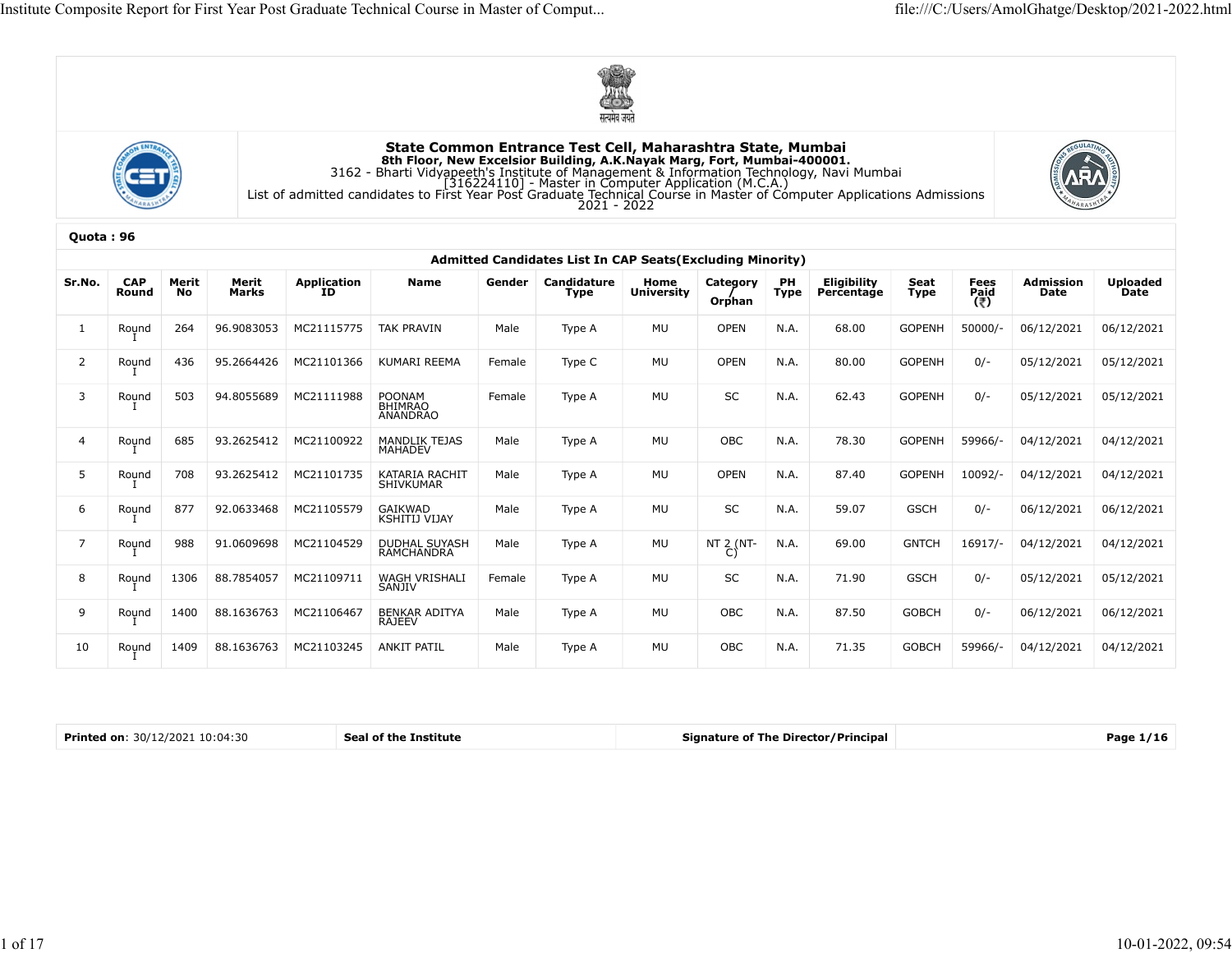





|           |                                 |             |                |                       |                                                                                                                                                                                                                                         |        |                                                            | सत्यमेव जयते              |                       |            |                                            |              |                     |                   |                         |
|-----------|---------------------------------|-------------|----------------|-----------------------|-----------------------------------------------------------------------------------------------------------------------------------------------------------------------------------------------------------------------------------------|--------|------------------------------------------------------------|---------------------------|-----------------------|------------|--------------------------------------------|--------------|---------------------|-------------------|-------------------------|
|           |                                 |             |                |                       | 8th Floor, New Excelsior Building, A.K.Nayak Marg, Fort, Mumbai-400001.<br>3162 - Bharti Vidyapeeth's Institute of Management & Information Technology, Navi Mumbai<br>[316224110] - Master in Computer Application (M.C.A.)<br>List of |        | State Common Entrance Test Cell, Maharashtra State, Mumbai | $2021 - 2022$             |                       |            |                                            |              |                     |                   |                         |
| Quota: 96 |                                 |             |                |                       |                                                                                                                                                                                                                                         |        | Admitted Candidates List In CAP Seats (Excluding Minority) |                           |                       |            |                                            |              |                     |                   |                         |
| Sr.No.    | <b>CAP</b><br>Round             | Merit<br>No | Merit<br>Marks | Application<br>ID     | Name                                                                                                                                                                                                                                    | Gender | Candidature<br>Type                                        | Home<br><b>University</b> | Category<br>Orphan    | PH<br>Type | Eligibility<br>Percentage                  | Seat<br>Type | Fees<br>Paid<br>(そ) | Admission<br>Date | <b>Uploaded</b><br>Date |
| 11        | Round                           | 1531        | 87.7517393     | MC21108935            | THORAT<br>ROHAN<br><b>DEEPAK</b>                                                                                                                                                                                                        | Male   | Type A                                                     | MU                        | SC                    | N.A.       | 50.97                                      | <b>GSCH</b>  | $0/-$               | 06/12/2021        | 06/12/2021              |
| 12        | Round                           | 1566        | 86.9611138     | MC21104209            | PIYUSHA VILAS<br><b>FOFERKAR</b>                                                                                                                                                                                                        | Female | Type A                                                     | MU                        | OBC                   | N.A.       | 69.93                                      | <b>GOBCH</b> | 59966/-             | 05/12/2021        | 05/12/2021              |
| 13        | Round                           | 3236        | 75.3478579     | MC21107749            | ANIKET GOKUL<br>NIKUMBH                                                                                                                                                                                                                 | Male   | Type A                                                     | NMU                       | OBC                   | N.A.       | 90.29                                      | GOBCO        | 59966/-             | 05/12/2021        | 05/12/2021              |
| 14        | Round                           | 7424        | 46.246796      | MC21100809            | SANAP SHITAL<br>RAGHUNATH                                                                                                                                                                                                               | Female | Type A                                                     | MU                        | NT $\frac{3}{D}$ (NT- | N.A.       | 79.88                                      | <b>GNTDH</b> | $0/-$               | 06/12/2021        | 06/12/2021              |
| 15        | Round                           | 592         | 95.9481517     | MC21102793            | SURABHI<br>SINGH                                                                                                                                                                                                                        | Female | All India                                                  | <b>NA</b>                 | <b>OPEN</b>           | N.A.       | 78.11                                      | AI           | $50000/-$           | 20/12/2021        | 20/12/2021              |
| 16        | Round                           | 651         | 95.541926      | MC21104898            | <b>KRATI GUPTA</b>                                                                                                                                                                                                                      | Female | All India                                                  | NA                        | <b>OPEN</b>           | N.A.       | 64.81                                      | AI           | 103015/-            | 17/12/2021        | 17/12/2021              |
| 17        | Round                           | 702         | 95.1512242     | MC21101931            | SURAJIT PATRA                                                                                                                                                                                                                           | Male   | All India                                                  | NA                        | <b>OPEN</b>           | N.A.       | 76.10                                      | AI           | 103015/-            | 17/12/2021        | 17/12/2021              |
| 18        | Round<br>II                     | 678         |                | 93.2885262 MC21103609 | PAWAN<br>PRABHAKAR<br>SALVI                                                                                                                                                                                                             | Male   | Type A                                                     | MU                        | SC                    | N.A.       | 56.75                                      | GOPENH       | $0/-$               | 18/12/2021        | 18/12/2021              |
| 19        | Round                           | 750         | 92.8139876     | MC21103028            | MAYUR VILAS<br>BHUJBAL                                                                                                                                                                                                                  | Male   | Type A                                                     | MU                        | OBC                   | N.A.       | 74.77                                      | GOPENH       | $0/-$               | 19/12/2021        | 19/12/2021              |
| 20        | Round                           | 787         | 92.5851337     | MC21101096            | ASHISH<br>SUBHASH<br>RANE                                                                                                                                                                                                               | Male   | Type A                                                     | MU                        | OPEN                  | N.A.       | 62.69                                      | GOPENH       | 10000/-             | 18/12/2021        | 18/12/2021              |
|           |                                 |             |                |                       |                                                                                                                                                                                                                                         |        |                                                            |                           |                       |            |                                            |              |                     |                   |                         |
|           | Printed on: 30/12/2021 10:04:30 |             |                |                       | Seal of the Institute                                                                                                                                                                                                                   |        |                                                            |                           |                       |            | <b>Signature of The Director/Principal</b> |              |                     |                   | Page 2/16               |

| .12/2021<br>10:04:30<br>Printed on. | .<br>stitute<br>509 | <b>Signature of The Director/Principal</b> | Рапе |
|-------------------------------------|---------------------|--------------------------------------------|------|
|                                     |                     |                                            |      |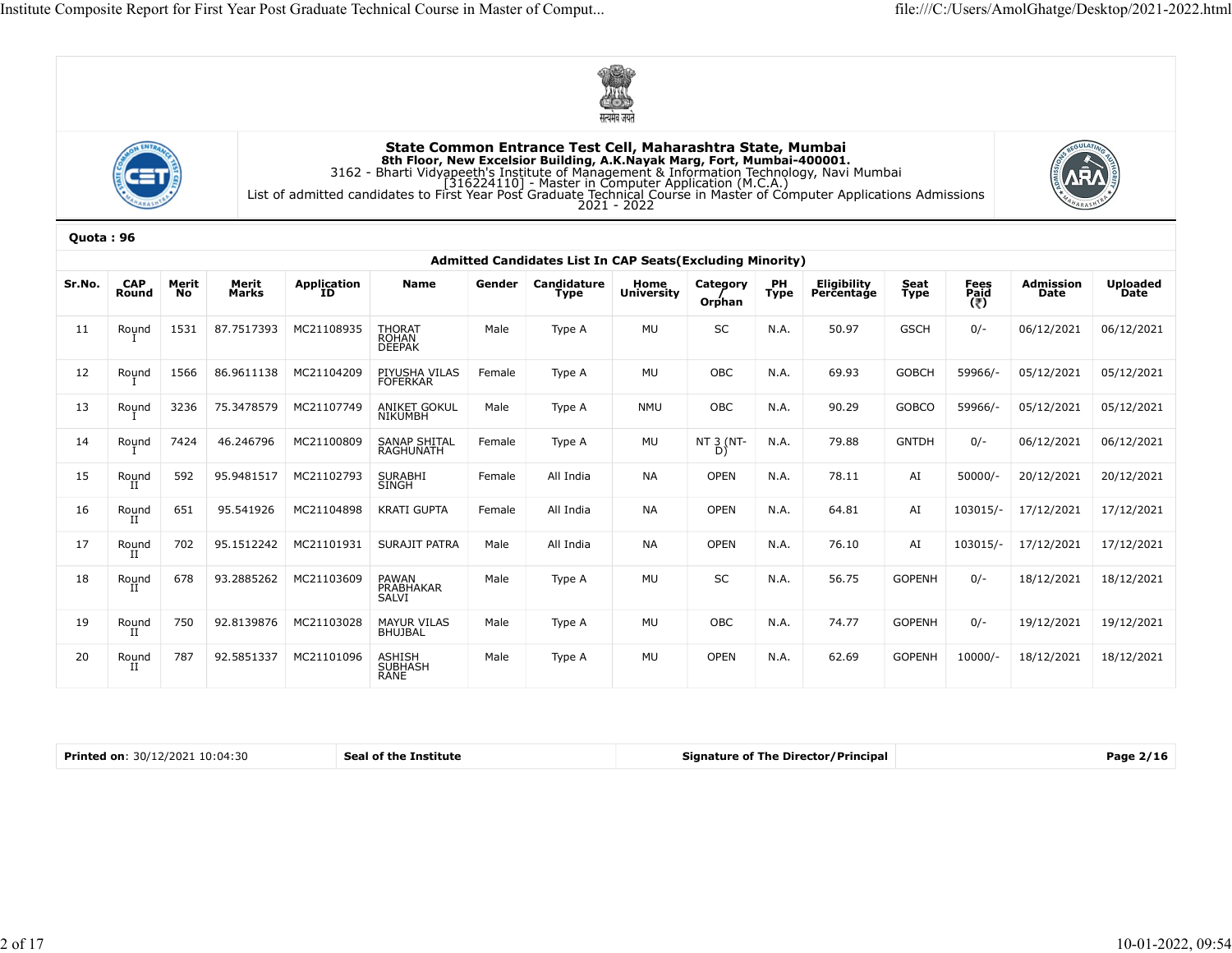





| State Common Entrance Test Cell, Maharashtra State, Mumbai<br>8th Floor, New Excelsior Building, A.K.Nayak Marg, Fort, Mumbai-400001.<br>3162 - Bharti Vidyapeeth's Institute of Management & Information Technology, Navi Mumbai<br>[316224110] - Master in Computer Application (M.C.A.)<br>List of<br>Quota: 96<br>Admitted Candidates List In CAP Seats(Excluding Minority)<br>Sr.No.<br><b>CAP</b><br>Merit<br>Merit<br>Application<br>ID<br><b>Name</b><br>Category<br>PH<br>Eligibility<br>Seat<br>Type<br>Fees<br>Paid<br>(そ)<br>Admission<br>Gender<br>Candidature<br>Home<br>Marks<br><b>University</b><br>Percentage<br>Date<br>Date<br>Round<br>No<br>Type<br>Type<br>Orphan<br>92.4339894<br>MC21110885<br><b>KAMBLE YASH</b><br>MU<br>SC<br>N.A.<br>82.30<br><b>GOPENH</b><br>$0/-$<br>18/12/2021<br>816<br>Male<br>21<br>Round<br>Type A<br>SHRIKANT<br>SHOBHA<br>MU<br>OPEN<br>N.A.<br>70.87<br><b>GOPENH</b><br>$60000/-$<br>18/12/2021<br>22<br>985<br>91.0609698<br>MC21104968<br>SAURABH<br>Male<br>Round<br>Type A<br>DNYANESHWAR<br>KATHE<br><b>MU</b><br>OPEN<br>N.A.<br>80.08<br><b>GOPENH</b><br>23<br>989<br>91.0609698<br>MC21114506<br>PACHAKAR<br>SATISH SHIVAJI<br>Male<br>103015/-<br>19/12/2021<br>Round<br>Type A<br><b>MU</b><br>OPEN<br>N.A.<br>70.30<br><b>GOPENH</b><br>$50000/-$<br>995<br>91.0609698<br>MC21111127<br>Male<br>17/12/2021<br>24<br>Round<br>JOSHI LAVANYA<br>TAPESH<br>Type A<br>MC21105133<br><b>NA</b><br>OPEN<br>N.A.<br>61.70<br>$60000/-$<br>25<br>Round<br>1339<br>91.0609698<br>SINGH<br>AYUSHKUMAR<br>Male<br>All India<br>AI<br>18/12/2021<br>RAMESHKUMAR<br>MU<br>68.58<br><b>GOPENH</b><br>26<br>90.6385022<br>MC21111491<br>SAHIL VILAS<br>DIGE<br>Male<br>NT $1_{B)}^{1(NT-1)}$<br>N.A.<br>$0/-$<br>Round<br>1047<br>Type A<br>90.5895276 MC21101318 VASUDHA<br>MU<br>OPEN<br>96.63<br><b>GOPENH</b><br>27<br>1049<br>Type A<br>103015/-<br>17/12/2021<br>Round<br>II<br>Female<br>N.A.<br><b>MU</b><br>OPEN<br>N.A.<br>75.50<br>60000/-<br>28<br>1113 90.3120499 MC21111876<br>Type A<br>GOPENH<br>Round<br>II<br>MUSKAN<br>HUSAIN<br>WADKAR<br>Female<br>N.A.<br>59.77<br>1208<br>89.5343255<br>MC21108462<br>PATIL SWAPNIL<br>SUNIL<br>MU<br>OPEN<br>GOPENH<br>53000/-<br>18/12/2021<br>29<br>Male<br>Type A<br>Round<br>II | <b>Uploaded</b><br>18/12/2021<br>18/12/2021<br>19/12/2021<br>17/12/2021<br>18/12/2021<br>20/12/2021 20/12/2021<br>17/12/2021<br>19/12/2021 19/12/2021<br>18/12/2021<br>MC21100887<br>MU<br>OPEN<br>N.A.<br>69.35<br>GOPENH<br>$0/-$<br>20/12/2021 20/12/2021<br>30<br>1219<br>89.5343255<br>DEWANG<br>YOGESH DANI<br>Male<br>Round<br>II<br>Type A |  |  |  |  | $\circ$<br>सत्यमेव जयते |  |  |  |  |
|---------------------------------------------------------------------------------------------------------------------------------------------------------------------------------------------------------------------------------------------------------------------------------------------------------------------------------------------------------------------------------------------------------------------------------------------------------------------------------------------------------------------------------------------------------------------------------------------------------------------------------------------------------------------------------------------------------------------------------------------------------------------------------------------------------------------------------------------------------------------------------------------------------------------------------------------------------------------------------------------------------------------------------------------------------------------------------------------------------------------------------------------------------------------------------------------------------------------------------------------------------------------------------------------------------------------------------------------------------------------------------------------------------------------------------------------------------------------------------------------------------------------------------------------------------------------------------------------------------------------------------------------------------------------------------------------------------------------------------------------------------------------------------------------------------------------------------------------------------------------------------------------------------------------------------------------------------------------------------------------------------------------------------------------------------------------------------------------------------------------------------------------------------------------------------------------------------------------------------------------------------------------------------------------------|----------------------------------------------------------------------------------------------------------------------------------------------------------------------------------------------------------------------------------------------------------------------------------------------------------------------------------------------------|--|--|--|--|-------------------------|--|--|--|--|
|                                                                                                                                                                                                                                                                                                                                                                                                                                                                                                                                                                                                                                                                                                                                                                                                                                                                                                                                                                                                                                                                                                                                                                                                                                                                                                                                                                                                                                                                                                                                                                                                                                                                                                                                                                                                                                                                                                                                                                                                                                                                                                                                                                                                                                                                                                   |                                                                                                                                                                                                                                                                                                                                                    |  |  |  |  |                         |  |  |  |  |
|                                                                                                                                                                                                                                                                                                                                                                                                                                                                                                                                                                                                                                                                                                                                                                                                                                                                                                                                                                                                                                                                                                                                                                                                                                                                                                                                                                                                                                                                                                                                                                                                                                                                                                                                                                                                                                                                                                                                                                                                                                                                                                                                                                                                                                                                                                   |                                                                                                                                                                                                                                                                                                                                                    |  |  |  |  |                         |  |  |  |  |
|                                                                                                                                                                                                                                                                                                                                                                                                                                                                                                                                                                                                                                                                                                                                                                                                                                                                                                                                                                                                                                                                                                                                                                                                                                                                                                                                                                                                                                                                                                                                                                                                                                                                                                                                                                                                                                                                                                                                                                                                                                                                                                                                                                                                                                                                                                   |                                                                                                                                                                                                                                                                                                                                                    |  |  |  |  |                         |  |  |  |  |
|                                                                                                                                                                                                                                                                                                                                                                                                                                                                                                                                                                                                                                                                                                                                                                                                                                                                                                                                                                                                                                                                                                                                                                                                                                                                                                                                                                                                                                                                                                                                                                                                                                                                                                                                                                                                                                                                                                                                                                                                                                                                                                                                                                                                                                                                                                   |                                                                                                                                                                                                                                                                                                                                                    |  |  |  |  |                         |  |  |  |  |
|                                                                                                                                                                                                                                                                                                                                                                                                                                                                                                                                                                                                                                                                                                                                                                                                                                                                                                                                                                                                                                                                                                                                                                                                                                                                                                                                                                                                                                                                                                                                                                                                                                                                                                                                                                                                                                                                                                                                                                                                                                                                                                                                                                                                                                                                                                   |                                                                                                                                                                                                                                                                                                                                                    |  |  |  |  |                         |  |  |  |  |
|                                                                                                                                                                                                                                                                                                                                                                                                                                                                                                                                                                                                                                                                                                                                                                                                                                                                                                                                                                                                                                                                                                                                                                                                                                                                                                                                                                                                                                                                                                                                                                                                                                                                                                                                                                                                                                                                                                                                                                                                                                                                                                                                                                                                                                                                                                   |                                                                                                                                                                                                                                                                                                                                                    |  |  |  |  |                         |  |  |  |  |
|                                                                                                                                                                                                                                                                                                                                                                                                                                                                                                                                                                                                                                                                                                                                                                                                                                                                                                                                                                                                                                                                                                                                                                                                                                                                                                                                                                                                                                                                                                                                                                                                                                                                                                                                                                                                                                                                                                                                                                                                                                                                                                                                                                                                                                                                                                   |                                                                                                                                                                                                                                                                                                                                                    |  |  |  |  |                         |  |  |  |  |
|                                                                                                                                                                                                                                                                                                                                                                                                                                                                                                                                                                                                                                                                                                                                                                                                                                                                                                                                                                                                                                                                                                                                                                                                                                                                                                                                                                                                                                                                                                                                                                                                                                                                                                                                                                                                                                                                                                                                                                                                                                                                                                                                                                                                                                                                                                   |                                                                                                                                                                                                                                                                                                                                                    |  |  |  |  |                         |  |  |  |  |
|                                                                                                                                                                                                                                                                                                                                                                                                                                                                                                                                                                                                                                                                                                                                                                                                                                                                                                                                                                                                                                                                                                                                                                                                                                                                                                                                                                                                                                                                                                                                                                                                                                                                                                                                                                                                                                                                                                                                                                                                                                                                                                                                                                                                                                                                                                   |                                                                                                                                                                                                                                                                                                                                                    |  |  |  |  |                         |  |  |  |  |
|                                                                                                                                                                                                                                                                                                                                                                                                                                                                                                                                                                                                                                                                                                                                                                                                                                                                                                                                                                                                                                                                                                                                                                                                                                                                                                                                                                                                                                                                                                                                                                                                                                                                                                                                                                                                                                                                                                                                                                                                                                                                                                                                                                                                                                                                                                   |                                                                                                                                                                                                                                                                                                                                                    |  |  |  |  |                         |  |  |  |  |
|                                                                                                                                                                                                                                                                                                                                                                                                                                                                                                                                                                                                                                                                                                                                                                                                                                                                                                                                                                                                                                                                                                                                                                                                                                                                                                                                                                                                                                                                                                                                                                                                                                                                                                                                                                                                                                                                                                                                                                                                                                                                                                                                                                                                                                                                                                   |                                                                                                                                                                                                                                                                                                                                                    |  |  |  |  |                         |  |  |  |  |
|                                                                                                                                                                                                                                                                                                                                                                                                                                                                                                                                                                                                                                                                                                                                                                                                                                                                                                                                                                                                                                                                                                                                                                                                                                                                                                                                                                                                                                                                                                                                                                                                                                                                                                                                                                                                                                                                                                                                                                                                                                                                                                                                                                                                                                                                                                   |                                                                                                                                                                                                                                                                                                                                                    |  |  |  |  |                         |  |  |  |  |
|                                                                                                                                                                                                                                                                                                                                                                                                                                                                                                                                                                                                                                                                                                                                                                                                                                                                                                                                                                                                                                                                                                                                                                                                                                                                                                                                                                                                                                                                                                                                                                                                                                                                                                                                                                                                                                                                                                                                                                                                                                                                                                                                                                                                                                                                                                   |                                                                                                                                                                                                                                                                                                                                                    |  |  |  |  |                         |  |  |  |  |
|                                                                                                                                                                                                                                                                                                                                                                                                                                                                                                                                                                                                                                                                                                                                                                                                                                                                                                                                                                                                                                                                                                                                                                                                                                                                                                                                                                                                                                                                                                                                                                                                                                                                                                                                                                                                                                                                                                                                                                                                                                                                                                                                                                                                                                                                                                   |                                                                                                                                                                                                                                                                                                                                                    |  |  |  |  |                         |  |  |  |  |
|                                                                                                                                                                                                                                                                                                                                                                                                                                                                                                                                                                                                                                                                                                                                                                                                                                                                                                                                                                                                                                                                                                                                                                                                                                                                                                                                                                                                                                                                                                                                                                                                                                                                                                                                                                                                                                                                                                                                                                                                                                                                                                                                                                                                                                                                                                   | <b>Signature of The Director/Principal</b><br>Printed on: 30/12/2021 10:04:30<br>Seal of the Institute<br>Page 3/16                                                                                                                                                                                                                                |  |  |  |  |                         |  |  |  |  |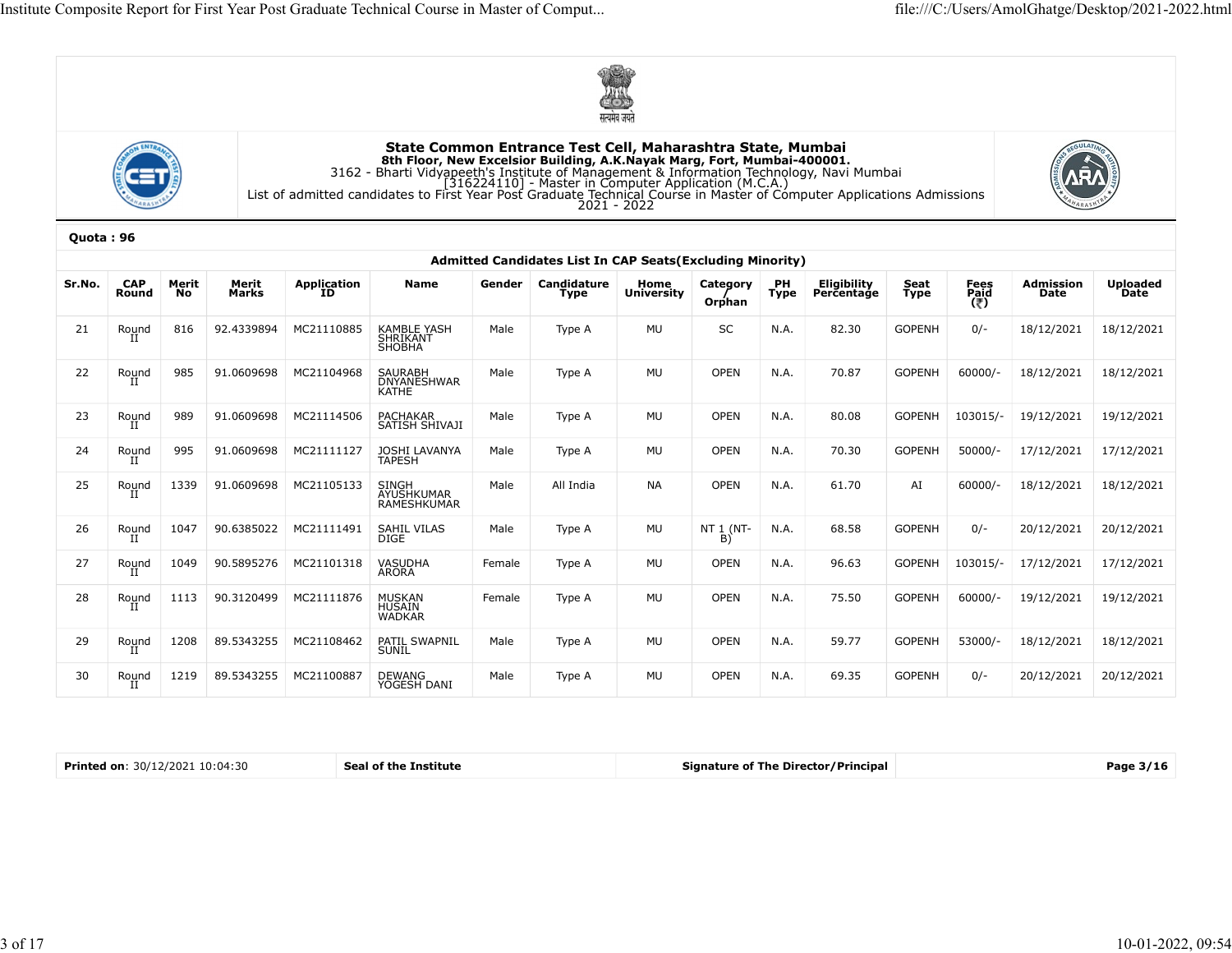





|           |                     |             |                |                   |                                                                                                                                                                                                                                             |        |                                                            | $\circ$<br>मत्यमेव जयते   |                          |                   |                           |                  |                     |                   |                         |
|-----------|---------------------|-------------|----------------|-------------------|---------------------------------------------------------------------------------------------------------------------------------------------------------------------------------------------------------------------------------------------|--------|------------------------------------------------------------|---------------------------|--------------------------|-------------------|---------------------------|------------------|---------------------|-------------------|-------------------------|
|           |                     |             |                |                   | <b>Sth Floor, New Excelsior Building, A.K.Nayak Marg, Fort, Mumbai-400001.</b><br>3162 - Bharti Vidyapeeth's Institute of Management & Information Technology, Navi Mumbai<br>[316224110] - Master in Computer Application (M.C.A.)<br>List |        | State Common Entrance Test Cell, Maharashtra State, Mumbai | $2021 - 2022$             |                          |                   |                           |                  |                     |                   |                         |
| Quota: 96 |                     |             |                |                   |                                                                                                                                                                                                                                             |        | Admitted Candidates List In CAP Seats (Excluding Minority) |                           |                          |                   |                           |                  |                     |                   |                         |
| Sr.No.    | <b>CAP</b><br>Round | Merit<br>No | Merit<br>Marks | Application<br>ID | Name                                                                                                                                                                                                                                        | Gender | Candidature<br>Type                                        | Home<br><b>University</b> | Category<br>Orphan       | PH<br><b>Type</b> | Eligibility<br>Percentage | <b>Seat Type</b> | Fees<br>Paid<br>(そ) | Admission<br>Date | <b>Uploaded</b><br>Date |
| 31        | Round               | 1284        | 89.0150128     | MC21100291        | KHAN<br>TAUKIR<br>MUSTAFA                                                                                                                                                                                                                   | Male   | Type A                                                     | MU                        | <b>OPEN</b>              | N.A.              | 62.47                     | PWDOPENH         | $0/-$               | 19/12/2021        | 19/12/2021              |
| 32        | Round               | 1298        | 88.7854057     | MC21103549        | CHOUGULE<br>PRANAV<br>NAYAKU                                                                                                                                                                                                                | Male   | Type A                                                     | MU                        | <b>OPEN</b>              | N.A.              | 71.20                     | <b>GSTH</b>      | 103015/-            | 17/12/2021        | 17/12/2021              |
| 33        | Round               | 1305        | 88.7854057     | MC21112491        | ANIKET<br>DILIP<br>JAGTAP                                                                                                                                                                                                                   | Male   | Type A                                                     | MU                        | OBC                      | N.A.              | 66.59                     | GOBCH            | 59966/-             | 20/12/2021        | 20/12/2021              |
| 34        | Round               | 1441        | 87.9212674     | MC21104506        | PATIL SAYALI<br>MANOJ                                                                                                                                                                                                                       | Female | Type A                                                     | SPPU                      | <b>OPEN</b>              | N.A.              | 78.89                     | GOPENO           | 103015/-            | 20/12/2021        | 20/12/2021              |
| 35        | Round               | 1448        | 87.9212674     | MC21105266        | YADAV<br>RITESH<br>SHIVCHAND                                                                                                                                                                                                                | Male   | Type A                                                     | MU                        | <b>OPEN</b>              | N.A.              | 86.40                     | ORPHAN           | $50000/-$           | 17/12/2021        | 17/12/2021              |
| 36        | Round<br>-11        | 1528        | 87.7517393     | MC21101506        | SUPRIYA<br>SURESH<br>JANGLE                                                                                                                                                                                                                 | Female | Type A                                                     | MU                        | NT $\overset{2}{C}$ (NT- | N.A.              | 62.70                     | <b>GNTCH</b>     | $0/-$               | 18/12/2021        | 18/12/2021              |
| 37        | Round<br>П          | 1545        | 87.028561      | MC21102442        | SANK ROHAN<br>SURYAKANT                                                                                                                                                                                                                     | Male   | Type A                                                     | MU                        | SC                       | N.A.              | 69.29                     | <b>GSCH</b>      | $0/-$               | 17/12/2021        | 17/12/2021              |
| 38        | Round               | 1549        | 87.028561      | MC21101787        | PRATIK<br>SUDHAKAR<br>KHANDEKAR                                                                                                                                                                                                             | Male   | Type A                                                     | MU                        | SC                       | N.A.              | 65.80                     | <b>GSCH</b>      | $0/-$               | 17/12/2021        | 17/12/2021              |
| 39        | Round<br>п          | 1617        | 86.6257781     | MC21100031        | SAYAS<br>SHREEHARI<br>SONAWANE                                                                                                                                                                                                              | Male   | Type A                                                     | MU                        | SC                       | N.A.              | 53.92                     | <b>GSCH</b>      | $0/-$               | 19/12/2021        | 19/12/2021              |
| 40        | Round<br>П          | 1828        | 85.325888      | MC21111540        | SANYUKTA<br>SUSHANT<br><b>DODAKE</b>                                                                                                                                                                                                        | Female | Type A                                                     | MU                        | SC                       | N.A.              | 77.50                     | <b>GSCH</b>      | $0/-$               | 17/12/2021        | 17/12/2021              |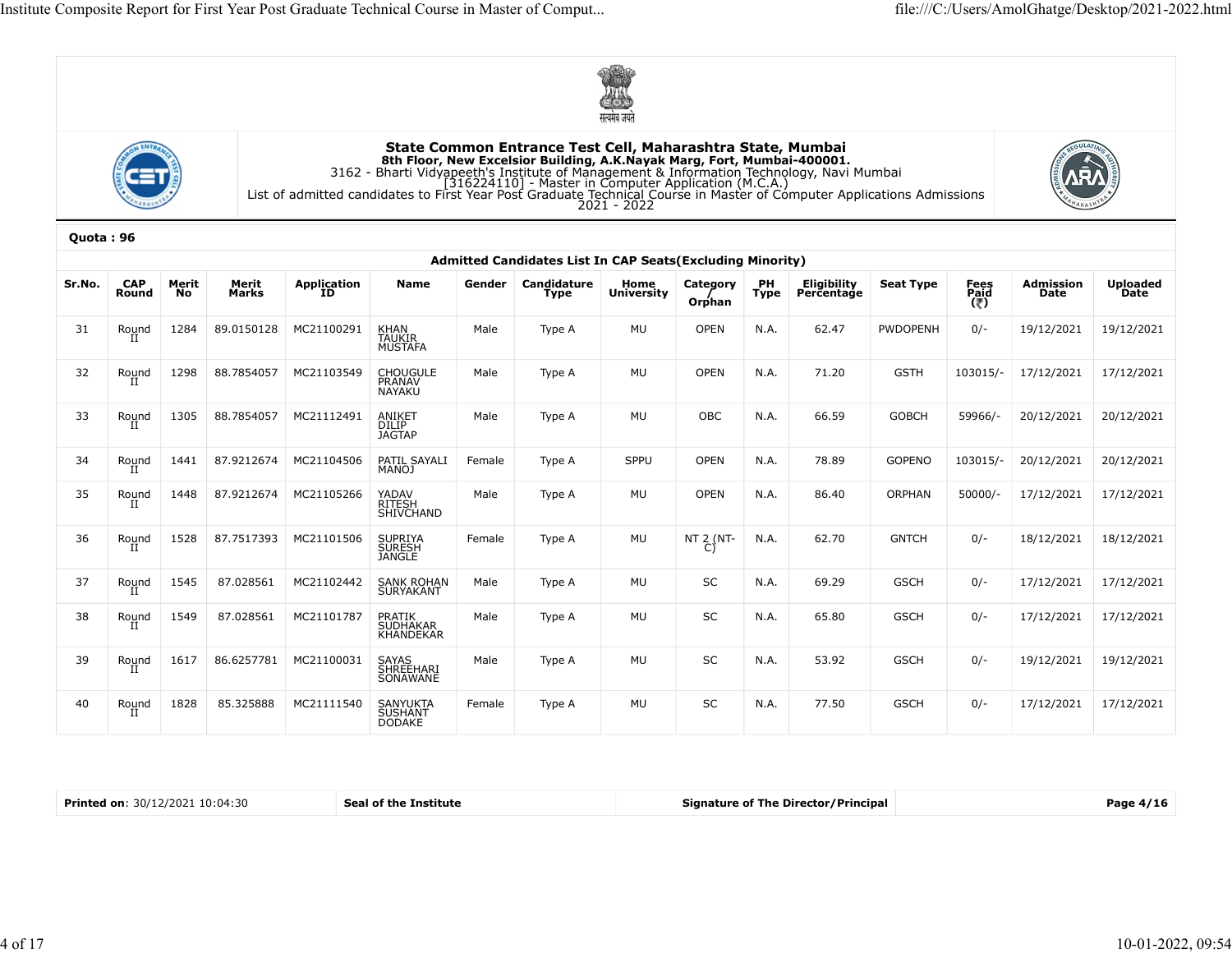





|           |                                 |             |                |                            |                                                                                                                                                                                                                                                                                                                                                                               |        |                                                           | सत्यमेव जयते              |                    |            |                                            |              |                     |                          |                         |
|-----------|---------------------------------|-------------|----------------|----------------------------|-------------------------------------------------------------------------------------------------------------------------------------------------------------------------------------------------------------------------------------------------------------------------------------------------------------------------------------------------------------------------------|--------|-----------------------------------------------------------|---------------------------|--------------------|------------|--------------------------------------------|--------------|---------------------|--------------------------|-------------------------|
|           |                                 |             |                |                            | State Common Entrance Test Cell, Maharashtra State, Mumbai<br>8th Floor, New Excelsior Building, A.K.Nayak Marg, Fort, Mumbai-400001.<br>3162 - Bharti Vidyapeeth's Institute of Management & Information Technology, Navi Mumbai<br>[316224110] - Master in Computer Application (M.C.A.)<br>List of admitted candidates to First Year Post Graduate Technical Course in Mas |        |                                                           | $2021 - 2022$             |                    |            |                                            |              |                     |                          |                         |
| Quota: 96 |                                 |             |                |                            |                                                                                                                                                                                                                                                                                                                                                                               |        |                                                           |                           |                    |            |                                            |              |                     |                          |                         |
|           |                                 |             |                |                            |                                                                                                                                                                                                                                                                                                                                                                               |        | Admitted Candidates List In CAP Seats(Excluding Minority) |                           |                    |            |                                            |              |                     |                          |                         |
| Sr.No.    | <b>CAP</b><br>Round             | Merit<br>No | Merit<br>Marks | Application<br>ID          | Name                                                                                                                                                                                                                                                                                                                                                                          | Gender | Candidature<br><b>Type</b>                                | Home<br><b>University</b> | Category<br>Orphan | PH<br>Type | Eligibility<br>Percentage                  | Seat<br>Type | Fees<br>Paid<br>(そ) | <b>Admission</b><br>Date | <b>Uploaded</b><br>Date |
| 41        | Round                           | 2006        | 83.850216      | MC21102102                 | <b>JANBHARE</b><br>ANUSHKA<br>VALMIK                                                                                                                                                                                                                                                                                                                                          | Female | Type A                                                    | MU                        | OBC                | N.A.       | 75.05                                      | <b>GOBCH</b> | $40000/-$           | 17/12/2021               | 17/12/2021              |
| 42        | Round                           | 2026        | 83.8154522     | MC21103420                 | KOLI CHARUTA<br>NARENDRA                                                                                                                                                                                                                                                                                                                                                      | Female | Type A                                                    | MU                        | <b>SBC</b>         | N.A.       | 74.20                                      | <b>GOBCH</b> | 16917/-             | 18/12/2021               | 18/12/2021              |
| 43        | Round                           | 2270        | 82.1127792     | MC21102889                 | RAHUL<br>RAJENDRAN                                                                                                                                                                                                                                                                                                                                                            | Male   | Type A                                                    | <b>SPPU</b>               | <b>OPEN</b>        | N.A.       | 79.92                                      | GOPENO       | 103015/-            | 20/12/2021               | 20/12/2021              |
| 44        | Round                           | 2306        | 82.1127792     | MC21109626                 | AMBELKAR<br>AMEY<br>MANOHAR                                                                                                                                                                                                                                                                                                                                                   | Male   | Type A                                                    | MU                        | OBC                | N.A.       | 63.68                                      | <b>GOBCH</b> | 59966/-             | 20/12/2021               | 20/12/2021              |
| 45        | Round                           | 2674        | 79.2109118     | MC21114008                 | MAHALPURE<br>NIKITA GOVIND                                                                                                                                                                                                                                                                                                                                                    | Female | Type A                                                    | NMU                       | OBC                | N.A.       | 87.75                                      | GOPENO       | 59966/-             | 20/12/2021               | 20/12/2021              |
| 46        | Round                           | 3112        | 76.1881901     | MC21109520                 | PATIL JAYESH<br><b>KISHOR</b>                                                                                                                                                                                                                                                                                                                                                 | Male   | Type A                                                    | MU                        | OBC                | N.A.       | Appearing                                  | <b>GOBCH</b> | 59966/-             | 19/12/2021               | 19/12/2021              |
| 47        | Round<br>-44                    | 3126        | 76.1442695     | MC21110492                 | BIBAWANEKAR<br>SANDEEP                                                                                                                                                                                                                                                                                                                                                        | Female | Type A                                                    | SVJU                      | SC                 | N.A.       | Appearing                                  | GOPENO       | $0/-$               | 20/12/2021               | 20/12/2021              |
| 48        | Round<br>II                     |             |                | 3244 75.3478579 MC21114040 | MAYUR<br>SUDHAKAR<br>GAJULA                                                                                                                                                                                                                                                                                                                                                   | Male   | Type A                                                    | MU                        | SBC                | N.A.       | 65.32                                      | GOBCH        | $0/-$               | 20/12/2021 20/12/2021    |                         |
| 49        | Round                           | 3803        | 70.9172464     | MC21105018                 | ABHINAV<br>VASUDEVAN                                                                                                                                                                                                                                                                                                                                                          | Male   | Type A                                                    | DBAMU                     | OPEN               | N.A.       | 76.17                                      | <b>GSTO</b>  | 59966/-             | 19/12/2021               | 19/12/2021              |
| 50        | Round                           | 4000        | 70.0567558     | MC21100852                 | KOKARE<br>A <u>BH</u> ISHEK<br>UTTAM                                                                                                                                                                                                                                                                                                                                          | Male   | Type A                                                    | SVJU                      | NT 2 (NT-<br>C)    | N.A.       | Appearing                                  | <b>GNTCO</b> | $0/-$               | 18/12/2021               | 18/12/2021              |
|           |                                 |             |                |                            |                                                                                                                                                                                                                                                                                                                                                                               |        |                                                           |                           |                    |            |                                            |              |                     |                          |                         |
|           | Printed on: 30/12/2021 10:04:30 |             |                |                            | Seal of the Institute                                                                                                                                                                                                                                                                                                                                                         |        |                                                           |                           |                    |            | <b>Signature of The Director/Principal</b> |              |                     |                          | Page 5/16               |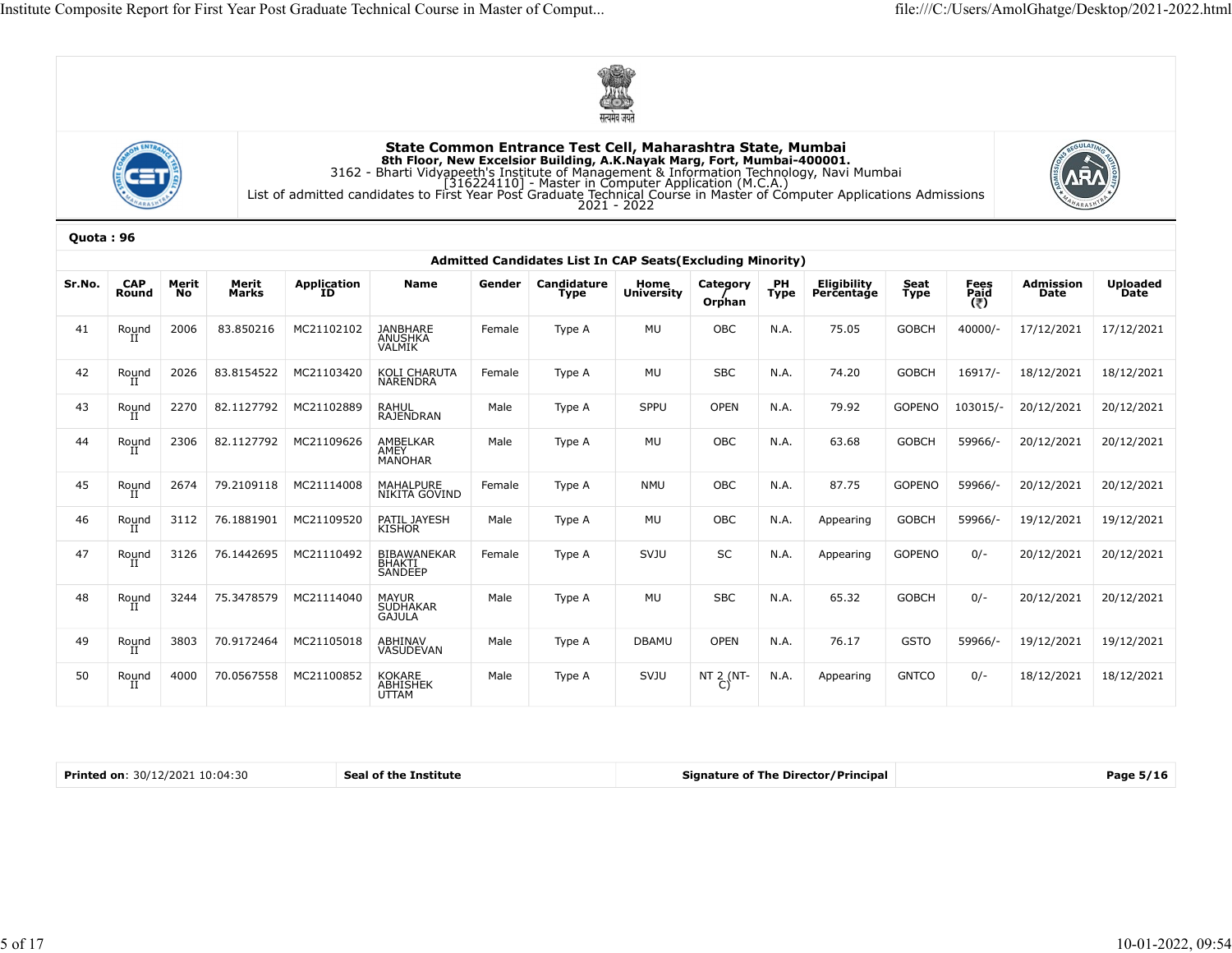





|           |                     |             |                |                         |                                                                                                                                                                                                                                                                                                            |        | सत्यमेव जयते                                                      |                    |                    |            |                           |              |                     |                          |                         |
|-----------|---------------------|-------------|----------------|-------------------------|------------------------------------------------------------------------------------------------------------------------------------------------------------------------------------------------------------------------------------------------------------------------------------------------------------|--------|-------------------------------------------------------------------|--------------------|--------------------|------------|---------------------------|--------------|---------------------|--------------------------|-------------------------|
|           |                     |             |                |                         | State Common Entrance Test Cell, Maharashtra State, Mumbai<br><b>Sth Floor, New Excelsior Building, A.K.Nayak Marg, Fort, Mumbai-400001.</b><br>3162 - Bharti Vidyapeeth's Institute of Management & Information Technology, Navi Mumbai<br>[316224110] - Master in Computer Application (M.C.A.)<br>16224 |        |                                                                   |                    |                    |            |                           |              |                     |                          |                         |
| Quota: 96 |                     |             |                |                         |                                                                                                                                                                                                                                                                                                            |        | <b>Admitted Candidates List In CAP Seats (Excluding Minority)</b> |                    |                    |            |                           |              |                     |                          |                         |
| Sr.No.    | <b>CAP</b><br>Round | Merit<br>No | Merit<br>Marks | Application<br>ID       | <b>Name</b>                                                                                                                                                                                                                                                                                                | Gender | Candidature<br>Type                                               | Home<br>University | Category<br>Orphan | PH<br>Type | Eligibility<br>Percentage | Seat<br>Type | Fees<br>Paid<br>(そ) | <b>Admission</b><br>Date | <b>Uploaded</b><br>Date |
| 51        | Round<br>II         | 4713        | 65.1135115     | MC21104432              | GOPAL VINAYAK<br>TANDULKAR                                                                                                                                                                                                                                                                                 | Male   | Type A                                                            | <b>RTMNU</b>       | OBC                | N.A.       | 52.74                     | GOBCO        | 59966/-             | 20/12/2021               | 20/12/2021              |
| 52        | Round               | 5401        | 60.1611131     | MC21107091              | NARWADE<br>JAIWARDHAN<br>SAMBHAJI                                                                                                                                                                                                                                                                          | Male   | Type A                                                            | DBAMU              | SC                 | N.A.       | 74.20                     | GSCO         | $0/-$               | 20/12/2021               | 20/12/2021              |
| 53        | Round               | 8870        | 35.4488718     | MC21110168              | TUSHARSING<br>PRABHAKAR<br>PATIL                                                                                                                                                                                                                                                                           | Male   | Type A                                                            | <b>NMU</b>         | DT/VJ<br>NT(A)     | N.A.       | Appearing                 | <b>GNTAO</b> | $0/-$               | 19/12/2021               | 19/12/2021              |
| 54        | Round               | 10638       |                | 21.9491119   MC21113580 | RATHOD AJAY<br>THANSING                                                                                                                                                                                                                                                                                    | Male   | Type A                                                            | NMU                | DT/VJ<br>NT(A)     | N.A.       | 85.18                     | <b>GNTAH</b> | $5015/-$            | 18/12/2021               | 18/12/2021              |

| <b>Printed on: 30/12/2021 10:04:30</b> |
|----------------------------------------|
|----------------------------------------|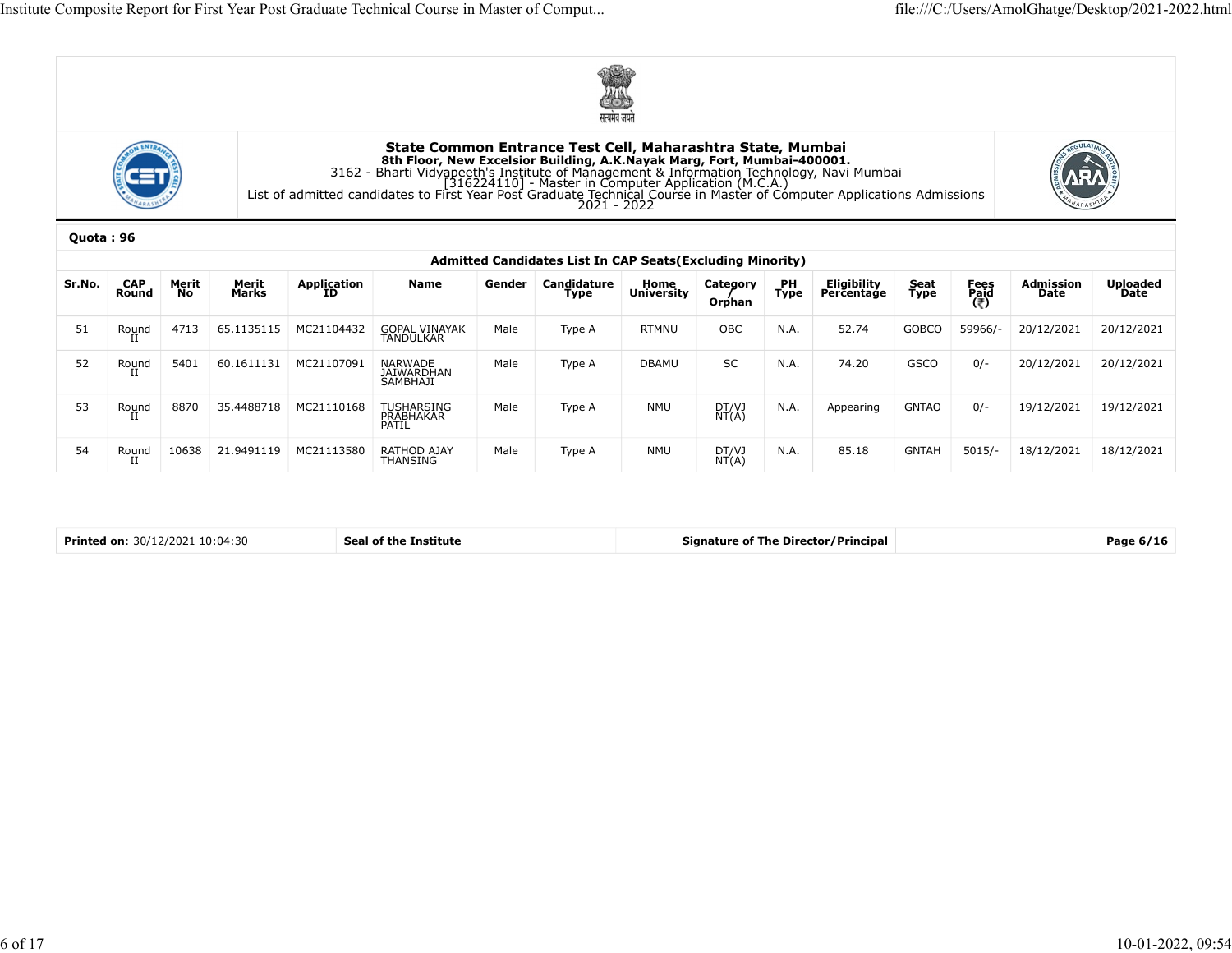





| Quota: 42 |
|-----------|
|-----------|

|           |       |             |                |                         |                                                                                                                                                                                                                                                                                                           |        | सत्यमेव जयते        |                           |                    |            |                           |              |                     |                          |                         |
|-----------|-------|-------------|----------------|-------------------------|-----------------------------------------------------------------------------------------------------------------------------------------------------------------------------------------------------------------------------------------------------------------------------------------------------------|--------|---------------------|---------------------------|--------------------|------------|---------------------------|--------------|---------------------|--------------------------|-------------------------|
|           |       |             |                |                         | State Common Entrance Test Cell, Maharashtra State, Mumbai<br><b>Sth Floor, New Excelsior Building, A.K.Nayak Marg, Fort, Mumbai-400001.</b><br>3162 - Bharti Vidyapeeth's Institute of Management & Information Technology, Navi Mumbai<br>1316224110] - Master in Computer Application (M.C.A.)<br>List |        |                     |                           |                    |            |                           |              |                     |                          |                         |
| Quota: 42 |       |             |                |                         | Admitted Candidates List In Against CAP Vacancies (Excluding Minority)                                                                                                                                                                                                                                    |        |                     |                           |                    |            |                           |              |                     |                          |                         |
| Sr.No.    | Round | Merit<br>No | Merit<br>Marks | Application<br>ID       | Name                                                                                                                                                                                                                                                                                                      | Gender | Candidature<br>Type | Home<br><b>University</b> | Category<br>Orphan | PH<br>Type | Eligibility<br>Percentage | Seat<br>Type | Fees<br>Paid<br>(₹) | <b>Admission</b><br>Date | <b>Uploaded</b><br>Date |
| 55        |       | 9504        | 36.0124497     | MC21113227              | BASWAD<br>SWARAJ WAMAN                                                                                                                                                                                                                                                                                    | Male   | Type A              | MU                        | OPEN               | N.A.       | 77.40                     | <b>ACAP</b>  | 103015/-            | 29/12/2021               | 29/12/2021              |
| 56        | IL    | 9422        |                | 36.5722516 MC21113192   | CHAVAN<br>MRUNAL TANAJI                                                                                                                                                                                                                                                                                   | Female | Type A              | MU                        | OPEN               | N.A.       | 81.41                     | <b>ACAP</b>  | $60000/-$           | 28/12/2021               | 28/12/2021              |
| 57        | IL    | 6237        | 59.1633101     | MC21102175              | YADAV ADITYA<br>ARVIND                                                                                                                                                                                                                                                                                    | Male   | Type A              | MU                        | OPEN               | N.A.       | Appearing                 | <b>ACAP</b>  | 103015/-            | 28/12/2021               | 28/12/2021              |
| 58        | IL    | 6210        | 59.1633101     | MC21108771              | RAJE FARDIN<br>RAUF                                                                                                                                                                                                                                                                                       | Male   | Type A              | MU                        | OPEN               | N.A.       | 78.94                     | <b>ACAP</b>  | $30000/-$           | 28/12/2021               | 28/12/2021              |
| 59        | IL    | 3289        | 78.6341999     | MC21106746              | TANMAY<br>FATTESING<br><b>MANE</b>                                                                                                                                                                                                                                                                        | Male   | Type A              | MU                        | OPEN               | N.A.       | 78.30                     | <b>ACAP</b>  | $0/-$               | 29/12/2021               | 29/12/2021              |
| 60        | ΙL    | 9814        | 33.8886855     | MC21111303              | JYOTIRMAYEE<br>BARIK                                                                                                                                                                                                                                                                                      | Female | All India           | NA                        | OPEN               | N.A.       | 83.00                     | <b>ACAP</b>  | $60000/-$           | 29/12/2021               | 29/12/2021              |
| 61        | IL    | 2487        |                | 83.8154522 MC21105030   | MEHUL AVINASH<br>JADHAV                                                                                                                                                                                                                                                                                   | Male   | Type A              | MU                        | OPEN               | N.A.       | 78.00                     | <b>ACAP</b>  | 103015/-            | 29/12/2021               | 29/12/2021              |
| 62        | IL    | 2657        |                | 82.7169535   MC21104532 | KALE SAKSHI<br>DAGADU                                                                                                                                                                                                                                                                                     | Female | Type A              | MU                        | OPEN               | N.A.       | 54.11                     | ACAP         | 84966/-             | 28/12/2021               | 29/12/2021              |
| 63        | IL    | 8205        |                | 46.0009602 MC21109005   | VIKAS<br>CHOUDHARY                                                                                                                                                                                                                                                                                        | Male   | Type A              | MU                        | OPEN               | N.A.       | Appearing                 | ACAP         | 103015/-            | 29/12/2021               | 29/12/2021              |
| 64        | IL    | 2732        |                | 82.1127792 MC21101996   | ANKOLEKAR<br>SHWETA<br>PANDARINATH                                                                                                                                                                                                                                                                        | Female | Type A              | MU                        | OPEN               | N.A.       | 63.89                     | ACAP         | 103015/-            | 29/12/2021               | 29/12/2021              |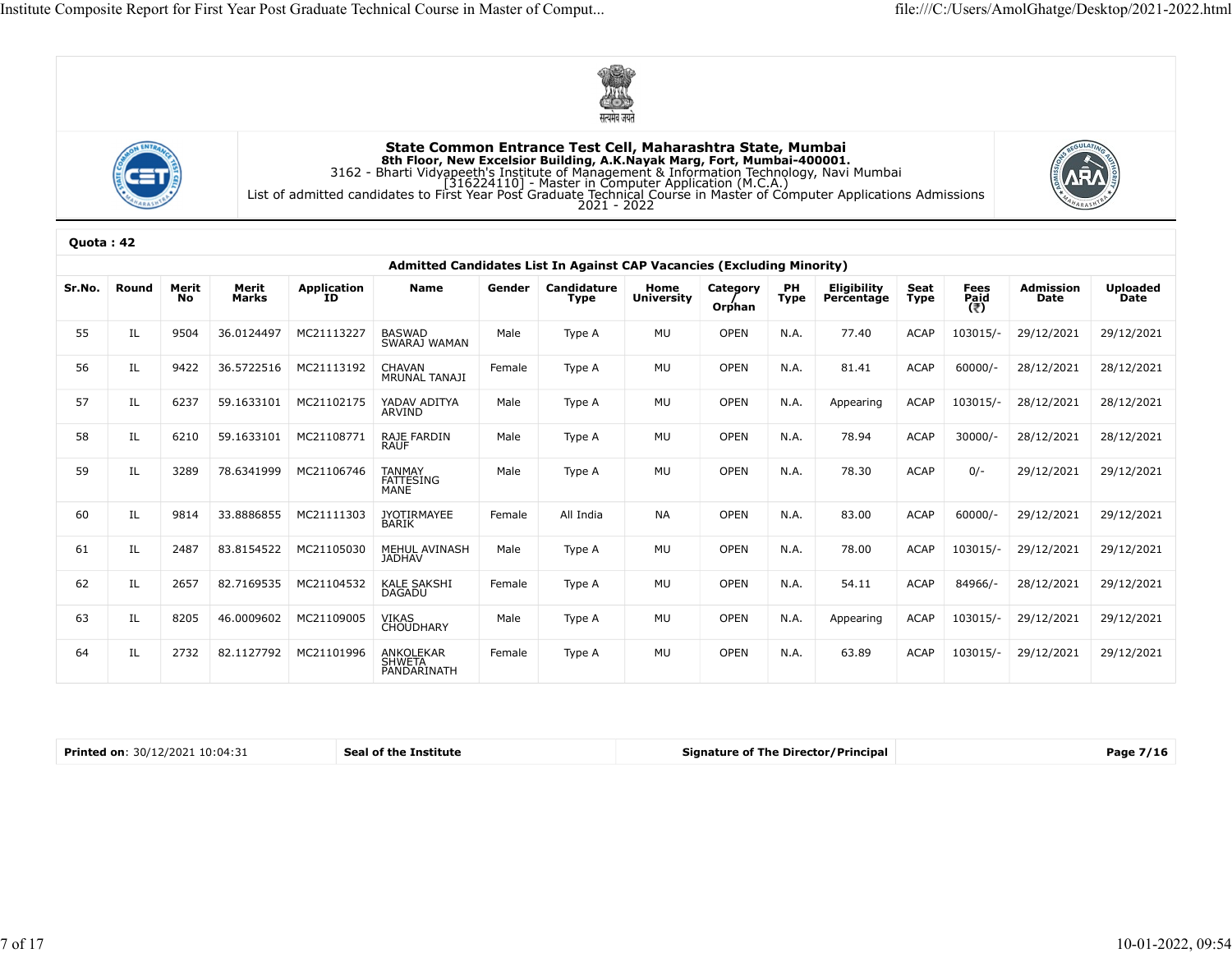





| Quota: 42 |
|-----------|
|-----------|

|           |                                 |              |                |                       |                                                                                                                                                                                                                                                                                                                                                                    |        | $\mathbf{O}$<br>सत्यमेव जयते                                           |                    |                    |            |                                            |              |                     |                   |                         |
|-----------|---------------------------------|--------------|----------------|-----------------------|--------------------------------------------------------------------------------------------------------------------------------------------------------------------------------------------------------------------------------------------------------------------------------------------------------------------------------------------------------------------|--------|------------------------------------------------------------------------|--------------------|--------------------|------------|--------------------------------------------|--------------|---------------------|-------------------|-------------------------|
|           |                                 |              |                |                       | State Common Entrance Test Cell, Maharashtra State, Mumbai<br>8th Floor, New Excelsior Building, A.K.Nayak Marg, Fort, Mumbai-400001.<br>3162 - Bharti Vidyapeeth's Institute of Management & Information Technology, Navi Mumbai<br>[316224110] - Master in Computer Application (M.C.A.)<br>[316224110] - Master in Computer Application (M.C.A.)<br>2021 - 2022 |        |                                                                        |                    |                    |            |                                            |              |                     |                   |                         |
| Quota: 42 |                                 |              |                |                       |                                                                                                                                                                                                                                                                                                                                                                    |        | Admitted Candidates List In Against CAP Vacancies (Excluding Minority) |                    |                    |            |                                            |              |                     |                   |                         |
| Sr.No.    | Round                           | Merit<br>No. | Merit<br>Marks | Application<br>ID     | Name                                                                                                                                                                                                                                                                                                                                                               | Gender | Candidature<br>Type                                                    | Home<br>University | Category<br>Orphan | PH<br>Type | Eligibility<br>Percentage                  | Seat<br>Type | Fees<br>Paid<br>(き) | Admission<br>Date | <b>Uploaded</b><br>Date |
| 65        |                                 | 2967         | 80.3552568     | MC21108968            | RAHUL SISIR<br>RAUT                                                                                                                                                                                                                                                                                                                                                | Male   | All India                                                              | NA                 | <b>OPEN</b>        | N.A.       | 73.36                                      | <b>ACAP</b>  | 50000/              | 29/12/2021        | 29/12/2021              |
| 66        | IL                              | 3073         | 79.8463754     | MC21101761            | RAUNDHAL<br>ONKAR KISAN                                                                                                                                                                                                                                                                                                                                            | Male   | Type A                                                                 | MU                 | <b>OPEN</b>        | N.A.       | 77.48                                      | <b>ACAP</b>  | 103015/-            | 28/12/2021        | 28/12/2021              |
| 67        | IL                              | 5562         |                | 63.1911388 MC21113349 | DAUNDKAR<br>PRATIKSHA<br>BHAGWAN                                                                                                                                                                                                                                                                                                                                   | Female | Type A                                                                 | MU                 | <b>OPEN</b>        | N.A.       | 82.27                                      | ACAP         | 50000/-             | 29/12/2021        | 29/12/2021              |
| 68        | IL                              | 10969        | 25.9721555     | MC21115891            | PAWAR ROHIT<br>SANDIP                                                                                                                                                                                                                                                                                                                                              | Male   | Type A                                                                 | SVJU               | OPEN               | N.A.       | 85.00                                      | ACAP         | 50000/              | 29/12/2021        | 29/12/2021              |
| 69        | IL                              | 5950         |                | 61.0673746 MC21113224 | ANIKET<br>RAVINDRA<br>GHADSHI                                                                                                                                                                                                                                                                                                                                      | Male   | Type A                                                                 | MU                 | <b>OPEN</b>        | N.A.       | 55.87                                      | ACAP         | 103015/-            | 29/12/2021        | 29/12/2021              |
| 70        | IL                              | 7331         | 52.0019203     | MC21103631            | RAI RISHABH<br>SHRI PRAKASH                                                                                                                                                                                                                                                                                                                                        | Male   | All India                                                              | NA                 | <b>OPEN</b>        | N.A.       | 89.40                                      | ACAP         | 10000/              | 29/12/2021        | 29/12/2021              |
| 71        | IL                              | 9091         |                | 39.3720249 MC21107941 | <b>BHOIR PRATIK</b><br>RAJENDRA                                                                                                                                                                                                                                                                                                                                    | Male   | Type A                                                                 | MU                 | OPEN               | N.A.       | 77.71                                      | <b>ACAP</b>  | 103015/-            | 29/12/2021        | 29/12/2021              |
| 72        | IL                              | 8166         | 46.246796      | MC21112186            | VISHAL<br>MADHUKAR<br>GADGE                                                                                                                                                                                                                                                                                                                                        | Male   | Type A                                                                 | MU                 | OPEN               | N.A.       | 70.20                                      | <b>ACAP</b>  | 50000/-             | 29/12/2021        | 29/12/2021              |
| 73        | IL                              | 3308         |                | 78.6341999 MC21110091 | SHARMA<br>SACHIN<br>RAMASARE                                                                                                                                                                                                                                                                                                                                       | Male   | Type A                                                                 | MU                 | OPEN               | N.A.       | 65.50                                      | ACAP         | 50000/-             | 29/12/2021        | 29/12/2021              |
| 74        | IL                              | 8733         |                | 42.5348056 MC21113232 | YADAV<br>SHUBHAM<br>UDAY                                                                                                                                                                                                                                                                                                                                           | Male   | Type A                                                                 | MU                 | $\sf SC$           | N.A.       | 77.24                                      | ACAP         | 30000/-             | 29/12/2021        | 29/12/2021              |
|           |                                 |              |                |                       |                                                                                                                                                                                                                                                                                                                                                                    |        |                                                                        |                    |                    |            |                                            |              |                     |                   |                         |
|           | Printed on: 30/12/2021 10:04:32 |              |                |                       | Seal of the Institute                                                                                                                                                                                                                                                                                                                                              |        |                                                                        |                    |                    |            | <b>Signature of The Director/Principal</b> |              |                     |                   | Page 8/16               |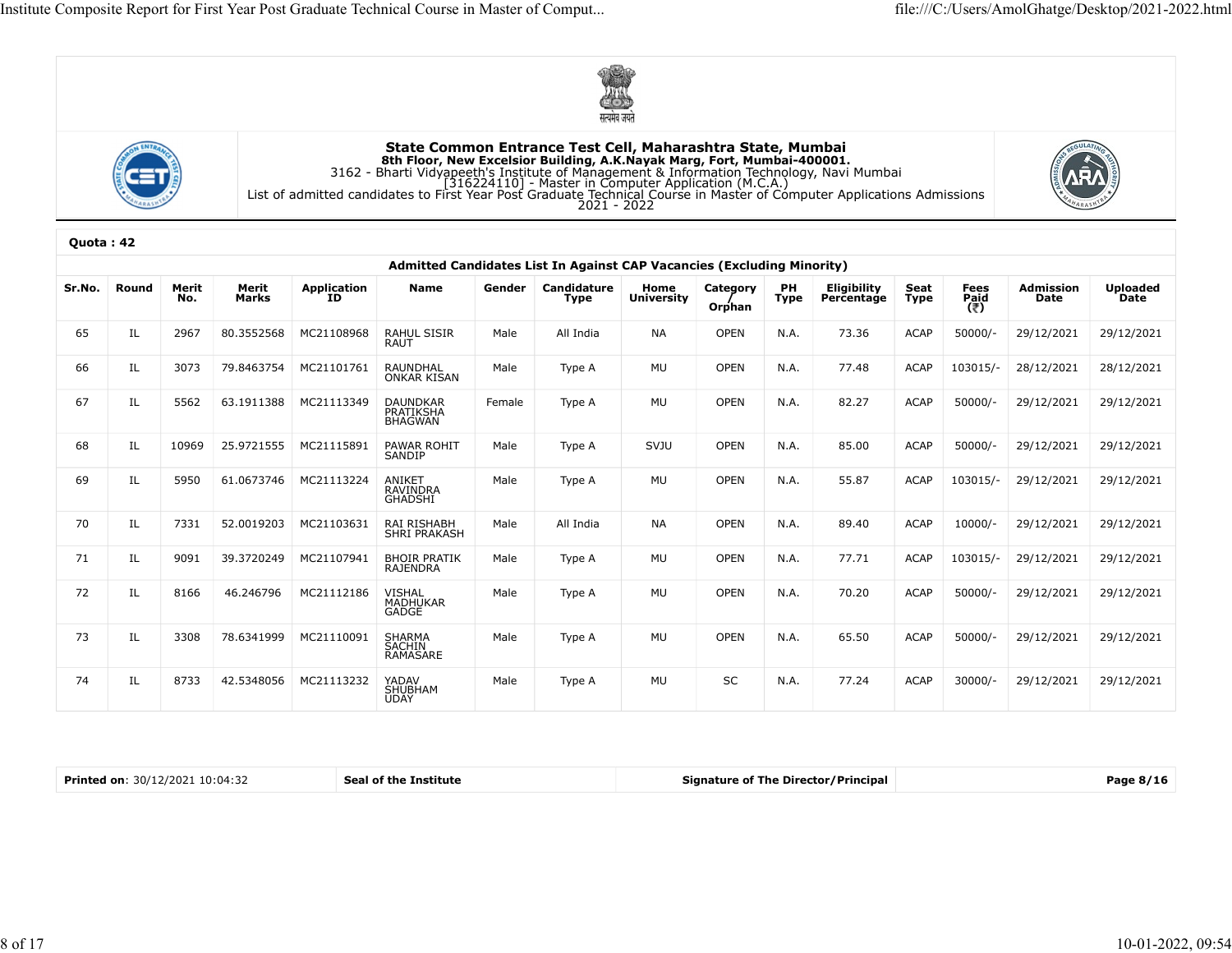





|           |       |       |            |                         |                                                                                                                                                                                                                                                                                                            |        | सत्यमेव जयते |                    |             |      |             |             |                     |                     |                 |
|-----------|-------|-------|------------|-------------------------|------------------------------------------------------------------------------------------------------------------------------------------------------------------------------------------------------------------------------------------------------------------------------------------------------------|--------|--------------|--------------------|-------------|------|-------------|-------------|---------------------|---------------------|-----------------|
|           |       |       |            |                         | State Common Entrance Test Cell, Maharashtra State, Mumbai<br><b>Sth Floor, New Excelsior Building, A.K.Nayak Marg, Fort, Mumbai-400001.</b><br>3162 - Bharti Vidyapeeth's Institute of Management & Information Technology, Navi Mumbai<br>[316224110] - Master in Computer Application (M.C.A.)<br>16224 |        |              |                    |             |      |             |             |                     |                     |                 |
| Quota: 42 |       |       |            |                         |                                                                                                                                                                                                                                                                                                            |        |              |                    |             |      |             |             |                     |                     |                 |
| Sr.No.    | Round | Merit | Merit      | Application<br>ID       | Admitted Candidates List In Against CAP Vacancies (Excluding Minority)<br>Name                                                                                                                                                                                                                             | Gender | Candidature  |                    | Category    | PH   | Eligibility | Seat        |                     | <b>Admission</b>    | <b>Uploaded</b> |
|           |       | No.   | Marks      |                         |                                                                                                                                                                                                                                                                                                            |        | Type         | Home<br>University | Orphan      | Type | Percentage  | Type        | Fees<br>Paid<br>(₹) | Date                | Date            |
| 75        | IL    | 9974  | 32.8084951 | MC21107809              | YASHPAL<br>VAKTARAM<br>BHATI                                                                                                                                                                                                                                                                               | Male   | All India    | <b>NA</b>          | <b>OPEN</b> | N.A. | 65.64       | <b>ACAP</b> | $50000/-$           | 29/12/2021          | 29/12/2021      |
| 76        | IL    | 7878  | 47.3178323 | MC21100800              | PATIL RASIKA<br>CHANDRAKANT                                                                                                                                                                                                                                                                                | Female | Type A       | MU                 | OPEN        | N.A. | 85.02       | <b>ACAP</b> | $50000/-$           | 27/12/2021          | 27/12/2021      |
| 77        | IL    | 4551  | 70.0567558 | MC21104987              | MOKAL<br>SOURABH<br>SUHAS                                                                                                                                                                                                                                                                                  | Male   | Type A       | MU                 | OPEN        | N.A. | 69.63       | <b>ACAP</b> | 103015/-            | 27/12/2021          | 27/12/2021      |
| 78        | IL    | 4859  | 68.4301488 | MC21111635              | <b>MAHADIK</b><br>CHAITANYA<br><b>HIMMATRAO</b><br>MANISHA                                                                                                                                                                                                                                                 | Male   | Type A       | MU                 | <b>OPEN</b> | N.A. | 56.29       | <b>ACAP</b> | $50000/-$           | 27/12/2021          | 27/12/2021      |
| 79        | IL    | 5309  | 65.1135115 | MC21100132              | YOGESH BHUPAL<br>RATHOR                                                                                                                                                                                                                                                                                    | Male   | Type A       | MU                 | OPEN        | N.A. | 75.30       | <b>ACAP</b> | $60000/-$           | 27/12/2021          | 27/12/2021      |
| 80        | IL    | 8859  | 40.5803735 | MC21102997              | SHUKRANTI<br>SUNIL WAGH                                                                                                                                                                                                                                                                                    | Female | Type A       | MU                 | <b>OPEN</b> | N.A. | 61.55       | <b>ACAP</b> | 90000/              | 27/12/2021          | 27/12/2021      |
| 81        | IL    | 4207  |            | 72.6473819 MC21105399   | ALATE ROHAN<br>AMOL                                                                                                                                                                                                                                                                                        | Male   | Type A       | MU                 | OPEN        | N.A. | 67.22       | ACAP        |                     | 103015/- 27/12/2021 | 27/12/2021      |
| 82        | IL    | 5085  |            | 66.2890062 MC21100934   | JAIN TEJASHREE<br>SURESH                                                                                                                                                                                                                                                                                   | Female | Type A       | MU                 | OPEN        | N.A. | 76.60       | <b>ACAP</b> |                     | 103015/- 27/12/2021 | 27/12/2021      |
| 83        | IL    | 7459  |            | 50.6041743   MC21104108 | GAIKAR RUTUJA<br>MAHENDRA                                                                                                                                                                                                                                                                                  | Female | Type A       | MU                 | <b>OPEN</b> | N.A. | 72.62       | <b>ACAP</b> | 78015/-             | 27/12/2021          | 27/12/2021      |
| 84        | IL    | 7185  |            | 52.6638594 MC21107712   | MANE RUTUJA<br>JOTIRAM                                                                                                                                                                                                                                                                                     | Female | Type A       | MU                 | OPEN        | N.A. | 60.34       | <b>ACAP</b> | 50000/-             | 27/12/2021          | 27/12/2021      |

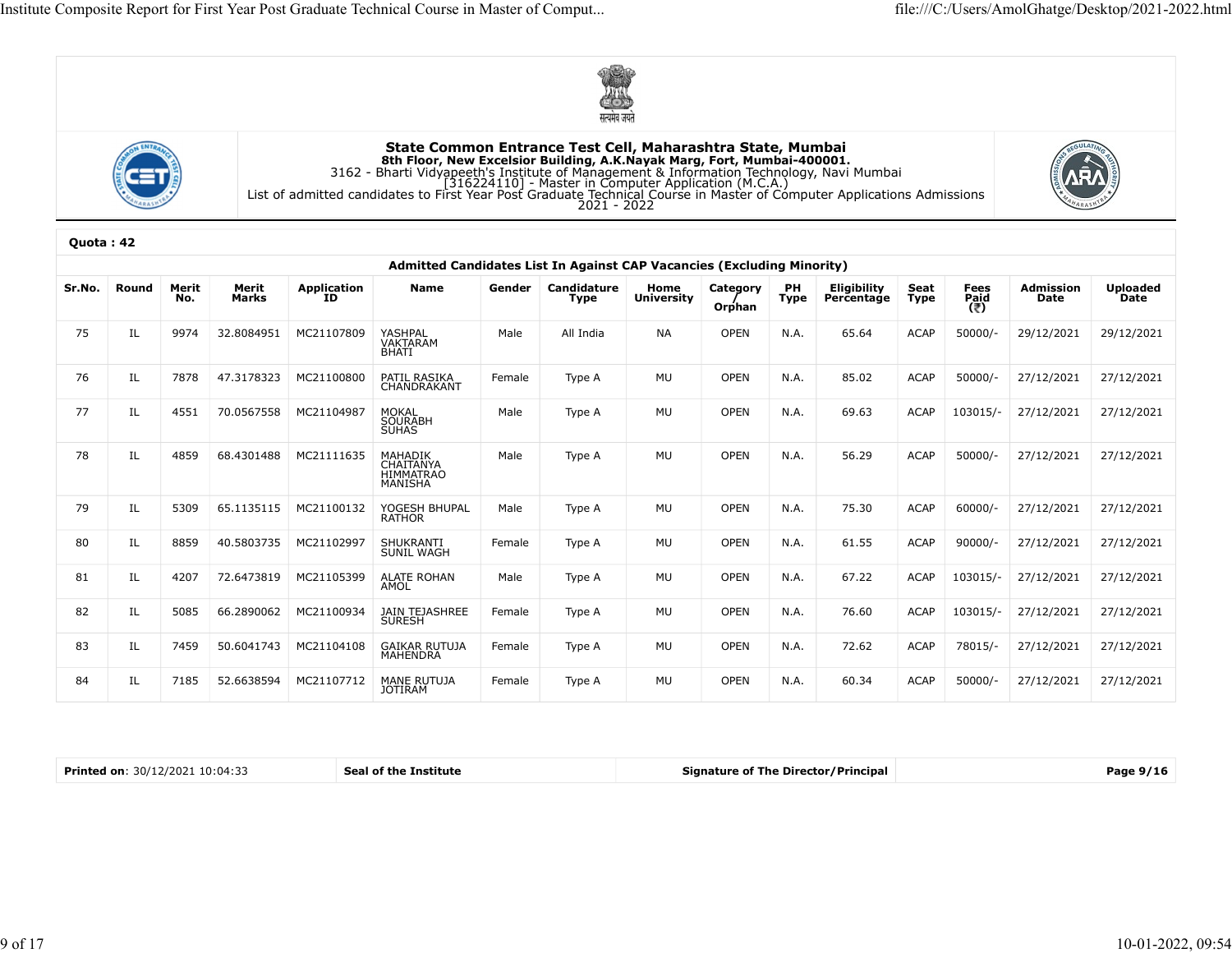





|           |       |       |                |                         |                                                                                                                                                                                                                                                                                                           |        | सत्यमेव जयते |                   |             |             |             |             |                       |            |                 |
|-----------|-------|-------|----------------|-------------------------|-----------------------------------------------------------------------------------------------------------------------------------------------------------------------------------------------------------------------------------------------------------------------------------------------------------|--------|--------------|-------------------|-------------|-------------|-------------|-------------|-----------------------|------------|-----------------|
|           |       |       |                |                         | State Common Entrance Test Cell, Maharashtra State, Mumbai<br><b>Sth Floor, New Excelsior Building, A.K.Nayak Marg, Fort, Mumbai-400001.</b><br>3162 - Bharti Vidyapeeth's Institute of Management & Information Technology, Navi Mumbai<br>1316224110] - Master in Computer Application (M.C.A.)<br>List |        |              |                   |             |             |             |             |                       |            |                 |
| Quota: 42 |       |       |                |                         |                                                                                                                                                                                                                                                                                                           |        |              |                   |             |             |             |             |                       |            |                 |
| Sr.No.    | Round | Merit | Merit<br>Marks | Application<br>ID       | Admitted Candidates List In Against CAP Vacancies (Excluding Minority)<br>Name                                                                                                                                                                                                                            | Gender | Candidature  | Home              | Category    | PH          | Eligibility | Seat        | Fees<br>P <u>ai</u> d | Admission  | <b>Uploaded</b> |
|           |       | No.   |                |                         |                                                                                                                                                                                                                                                                                                           |        | Type         | <b>University</b> | Orphan      | <b>Type</b> | Percentage  | Type        | (₹)                   | Date       | Date            |
| 85        | IL    | 8480  | 43.706193      | MC21100764              | GUPTA SAHIL<br>ARVIND                                                                                                                                                                                                                                                                                     | Male   | Type A       | SPPU              | <b>OPEN</b> | N.A.        | Appearing   | <b>ACAP</b> | 103015/-              | 27/12/2021 | 27/12/2021      |
| 86        | IL    | 3479  | 77.4533138     | MC21110957              | BEHRA BHARATI<br>BANU                                                                                                                                                                                                                                                                                     | Female | Type A       | MU                | <b>OPEN</b> | N.A.        | 89.96       | ACAP        | 103015/-              | 27/12/2021 | 27/12/2021      |
| 87        | IL    | 2039  |                | 86.4618339 MC21106103   | SNEHAL<br>PREMCHAND<br>KANOJIYA                                                                                                                                                                                                                                                                           | Female | Type A       | MU                | <b>OPEN</b> | N.A.        | 83.70       | <b>ACAP</b> | $30000/-$             | 27/12/2021 | 27/12/2021      |
| 88        | IL    | 5033  | 67.017576      | MC21107105              | <b>SUMIT KUMAR</b>                                                                                                                                                                                                                                                                                        | Male   | All India    | NA                | OPEN        | N.A.        | 59.30       | ACAP        | 103015/-              | 27/12/2021 | 27/12/2021      |
| 89        | IL    | 9625  | 35.4488718     | MC21100812              | HODEKAR<br>SAHIL SADAKAT                                                                                                                                                                                                                                                                                  | Male   | Type A       | MU                | <b>OPEN</b> | N.A.        | 69.64       | ACAP        | 17000/-               | 28/12/2021 | 28/12/2021      |
| 90        | IL    | 2800  | 81.718675      | MC21100191              | VARMA KUNAL<br>VIJAY KUMAR                                                                                                                                                                                                                                                                                | Male   | Type A       | MU                | OPEN        | N.A.        | 75.24       | ACAP        | $10000/-$             | 28/12/2021 | 28/12/2021      |
| 91        | IL    | 8337  |                | 43.9857195   MC21102851 | SURVE<br>AYUSHREE<br>AVINASH                                                                                                                                                                                                                                                                              | Female | Type A       | MU                | <b>OPEN</b> | N.A.        | 72.11       | <b>ACAP</b> | 103015/-              | 28/12/2021 | 28/12/2021      |
| 92        | IL    | 6038  |                | 60.1611131 MC21109241   | SAWANT ANJALI<br>ANAJEE                                                                                                                                                                                                                                                                                   | Female | Type A       | MU                | OPEN        | N.A.        | 79.10       | ACAP        | $0/-$                 | 28/12/2021 | 28/12/2021      |
| 93        | IL    | 3008  |                | 80.3460271 MC21109573   | SHAIKH ALTAF<br>BASHA                                                                                                                                                                                                                                                                                     | Male   | Type A       | MU                | OPEN        | N.A.        | 77.88       | ACAP        | $0/-$                 | 28/12/2021 | 28/12/2021      |
| 94        | IL    | 3173  |                | 79.2109118 MC21100442   | ANIKET TANAJI<br>GHADGE                                                                                                                                                                                                                                                                                   | Male   | Type A       | MU                | OPEN        | N.A.        | 66.59       | ACAP        | 50000/-               | 28/12/2021 | 28/12/2021      |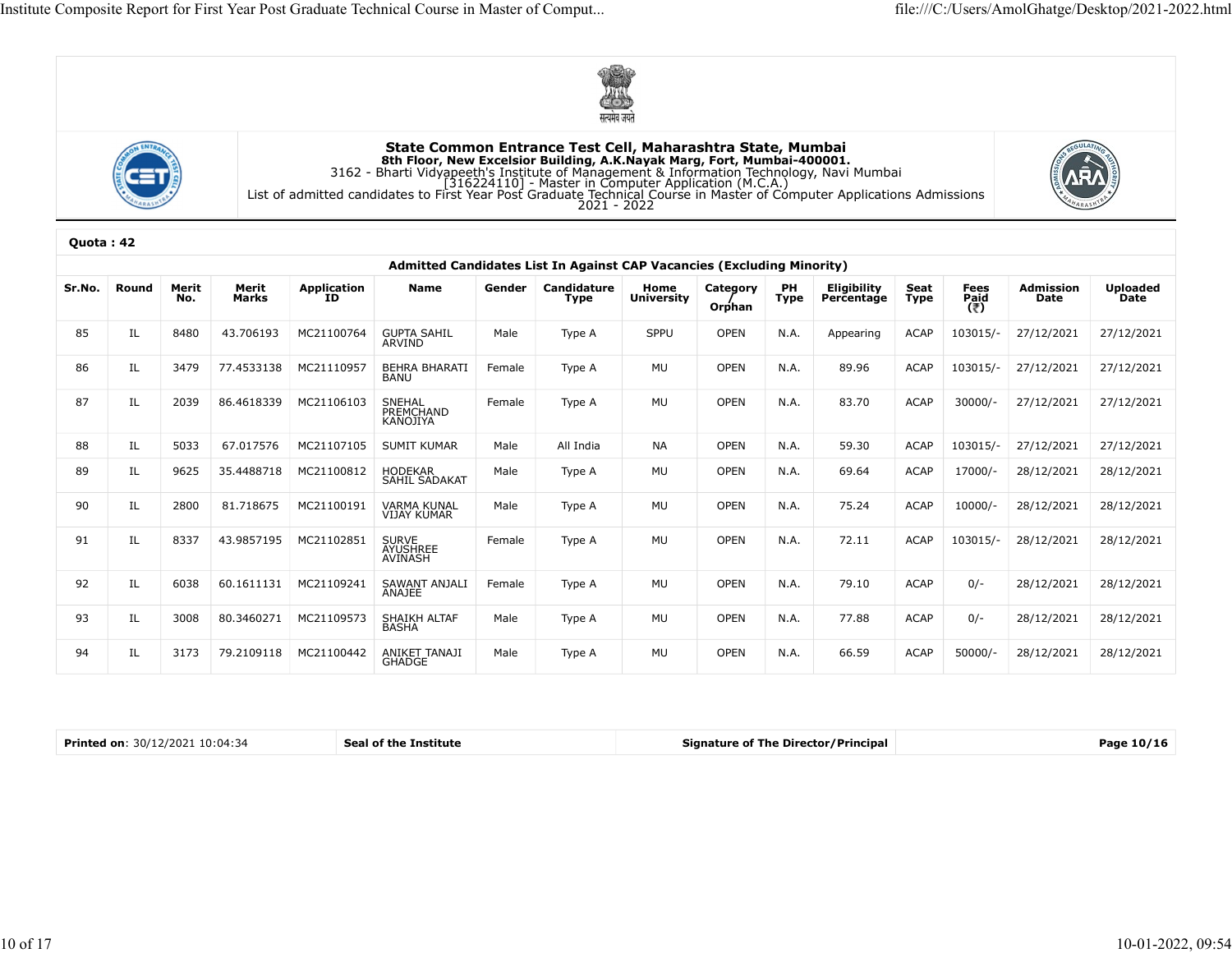





|        |           |                |                                                                                                                                                                                                                                                                                                           |                       | Composite Report for First Year Post Graduate Technical Course in Master of Comput                                                                                                                                                                                                                 |        |             |    |             |      |       |             |                   | file:///C:/Users/AmolGhatge/Desktop/2021-2022.html |            |
|--------|-----------|----------------|-----------------------------------------------------------------------------------------------------------------------------------------------------------------------------------------------------------------------------------------------------------------------------------------------------------|-----------------------|----------------------------------------------------------------------------------------------------------------------------------------------------------------------------------------------------------------------------------------------------------------------------------------------------|--------|-------------|----|-------------|------|-------|-------------|-------------------|----------------------------------------------------|------------|
|        |           |                |                                                                                                                                                                                                                                                                                                           |                       |                                                                                                                                                                                                                                                                                                    |        | सत्यमेव जयत |    |             |      |       |             |                   |                                                    |            |
|        |           |                |                                                                                                                                                                                                                                                                                                           |                       | State Common Entrance Test Cell, Maharashtra State, Mumbai<br>3162 - State Communion Entrance Test Center Augusta Participal ALK, New Keelsion Builing, A.K.Nayak Marg, Fort, Mumbai-400001.<br>3162 - Bharti Vidyapeeth's Institute of Management & Information Technology, Navi Mumbai<br>[31622 |        |             |    |             |      |       |             |                   |                                                    |            |
|        | Quota: 42 |                |                                                                                                                                                                                                                                                                                                           |                       |                                                                                                                                                                                                                                                                                                    |        |             |    |             |      |       |             |                   |                                                    |            |
| Sr.No. | Round     | Merit<br>No.   | Admitted Candidates List In Against CAP Vacancies (Excluding Minority)<br>Eligibility<br>Percentage<br>Merit<br>Marks<br>Application<br>ID<br><b>Name</b><br>Candidature<br>Category<br>PH<br>Seat<br>Fees<br>Paid<br>(そ)<br>Gender<br>Home<br>University<br>Type<br><b>Type</b><br><b>Type</b><br>Orphan |                       |                                                                                                                                                                                                                                                                                                    |        |             |    |             |      |       |             | Admission<br>Date | <b>Uploaded</b><br>Date                            |            |
| 95     | -IL       | 6064           |                                                                                                                                                                                                                                                                                                           | 60.1611131 MC21104966 | SHRUSHTI<br>SHIVAJI<br>GUNJAL                                                                                                                                                                                                                                                                      | Female | Type A      | MU | <b>OPEN</b> | N.A. | 89.01 | <b>ACAP</b> | 85000/-           | 28/12/2021                                         | 28/12/2021 |
| 96     | IL        | $\overline{1}$ |                                                                                                                                                                                                                                                                                                           | 91.4258281 MC21116619 | SHUBHAM<br>RAMPRABHU<br>RANE                                                                                                                                                                                                                                                                       | Male   | Type A      | MU | OPEN        | N.A. | 68.79 | <b>ACAP</b> | 103015/-          | 27/12/2021                                         | 27/12/2021 |
|        |           |                |                                                                                                                                                                                                                                                                                                           |                       |                                                                                                                                                                                                                                                                                                    |        |             |    |             |      |       |             |                   |                                                    |            |
|        |           |                |                                                                                                                                                                                                                                                                                                           |                       |                                                                                                                                                                                                                                                                                                    |        |             |    |             |      |       |             |                   |                                                    |            |

| Printed on: 30/12/2021 10:04:34 | Seal of the Institute | Signature of The Director/Principal | Page 11/16 |
|---------------------------------|-----------------------|-------------------------------------|------------|
|---------------------------------|-----------------------|-------------------------------------|------------|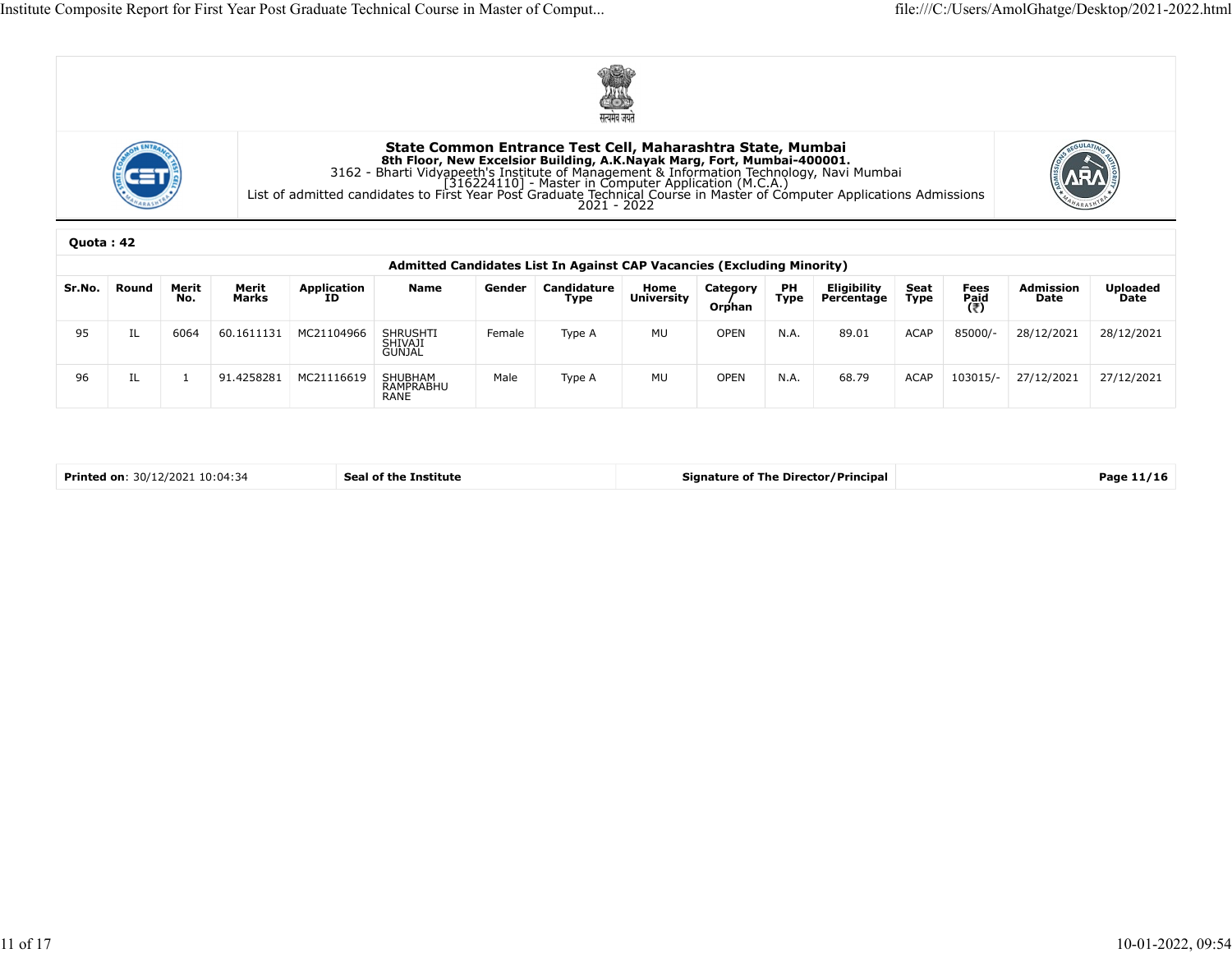





|           |                                 |             |                |                         |                                                                                                                                                                                                                                                                                                           |        | सत्यमेव जयते                                       |                           |                    |            |                                            |              |                     |                   |                         |
|-----------|---------------------------------|-------------|----------------|-------------------------|-----------------------------------------------------------------------------------------------------------------------------------------------------------------------------------------------------------------------------------------------------------------------------------------------------------|--------|----------------------------------------------------|---------------------------|--------------------|------------|--------------------------------------------|--------------|---------------------|-------------------|-------------------------|
|           |                                 |             |                |                         | State Common Entrance Test Cell, Maharashtra State, Mumbai<br><b>Sth Floor, New Excelsior Building, A.K.Nayak Marg, Fort, Mumbai-400001.</b><br>3162 - Bharti Vidyapeeth's Institute of Management & Information Technology, Navi Mumbai<br>[316224110] - Master in Computer Application (M.C.A.)<br>2021 |        |                                                    |                           |                    |            |                                            |              |                     |                   |                         |
| Quota: 24 |                                 |             |                |                         |                                                                                                                                                                                                                                                                                                           |        | <b>Admitted Candidates List At Institute Level</b> |                           |                    |            |                                            |              |                     |                   |                         |
| Sr.No.    | Round                           | Merit<br>No | Merit<br>Marks | Application<br>ID       | Name                                                                                                                                                                                                                                                                                                      | Gender | Candidature<br>Type                                | Home<br><b>University</b> | Category<br>Orphan | PH<br>Type | Eligibility<br>Percentage                  | Seat<br>Type | Fees<br>Paid<br>(そ) | Admission<br>Date | <b>Uploaded</b><br>Date |
| 97        | IL                              | 11199       | 23.535335      | MC21108682              | VAISHNAVI<br>VIJAY JADHAV                                                                                                                                                                                                                                                                                 | Female | Type A                                             | MU                        | <b>OPEN</b>        | N.A.       | 72.63                                      | IL           | 50000/-             | 29/12/2021        | 29/12/2021              |
| 98        | IL                              | 10200       | 30.574881      | MC21104826              | WANKHEDE<br>VIPUL GANESH                                                                                                                                                                                                                                                                                  | Male   | Type A                                             | MU                        | OPEN               | N.A.       | 67.23                                      | IL           | 103015/-            | 29/12/2021        | 29/12/2021              |
| 99        | IL.                             | 12580       | 12.193951      | MC21113230              | KARANJE<br>PRAJYOT<br>PRADEEP                                                                                                                                                                                                                                                                             | Male   | Type A                                             | MU                        | <b>SBC</b>         | N.A.       | 81.70                                      | IL           | 103015/-            | 29/12/2021        | 29/12/2021              |
| 100       | IL.                             | 11310       | 23.0052808     | MC21103327              | YADAV SACHIN<br>SHRAWAN<br>KUMAR                                                                                                                                                                                                                                                                          | Male   | Type C                                             | MU                        | <b>OPEN</b>        | N.A.       | 54.00                                      | IL           | $50000/-$           | 29/12/2021        | 29/12/2021              |
| 101       | IL                              | 9103        | 39.3720249     | MC21107444              | SATRE MAHESH<br>MAHADEV                                                                                                                                                                                                                                                                                   | Male   | Type A                                             | MU                        | <b>OPEN</b>        | N.A.       | 76.00                                      | IL           | 103015/-            | 29/12/2021        | 29/12/2021              |
| 102       | IL                              | 10889       | 26.3365068     | MC21105903              | SHRIVASTAV<br>ABHISHEK<br>DINESHKUMAR                                                                                                                                                                                                                                                                     | Male   | All India                                          | NA                        | OPEN               | N.A.       | 62.25                                      | IL           | $50000/-$           | 29/12/2021        | 29/12/2021              |
| 103       | IL                              | 10392       |                | 29.5496155 MC21113345   | JADHAV SNEHA<br><b>NITIN</b>                                                                                                                                                                                                                                                                              | Female | Type A                                             | MU                        | OPEN               | N.A.       | 78.18                                      | IL           | 50000/-             | 29/12/2021        | 29/12/2021              |
| 104       | IL                              | 11757       |                | 19.5775324 MC21104077   | DHANASHREE<br>PRASHANT PATIL                                                                                                                                                                                                                                                                              | Female | Type A                                             | MU                        | OPEN               | N.A.       | 69.88                                      | IL           | $50000/-$           | 29/12/2021        | 29/12/2021              |
| 105       | IL                              | 5276        |                | 65.1135115   MC21111911 | MHATRE NAMIT<br>ANANT                                                                                                                                                                                                                                                                                     | Male   | Type A                                             | MU                        | OPEN               | N.A.       | 64.10                                      | IL           | 103015/-            | 29/12/2021        | 29/12/2021              |
| 106       | IL                              | 13241       | 6.0692054      | MC21111293              | RUNALI<br>PANDURANG<br>CHOUGULE                                                                                                                                                                                                                                                                           | Female | Type A                                             | MU                        | OPEN               | N.A.       | 73.15                                      | IL           | 50000/-             | 29/12/2021        | 29/12/2021              |
|           |                                 |             |                |                         |                                                                                                                                                                                                                                                                                                           |        |                                                    |                           |                    |            |                                            |              |                     |                   |                         |
|           | Printed on: 30/12/2021 10:04:35 |             |                |                         | Seal of the Institute                                                                                                                                                                                                                                                                                     |        |                                                    |                           |                    |            | <b>Signature of The Director/Principal</b> |              |                     |                   | Page 12/16              |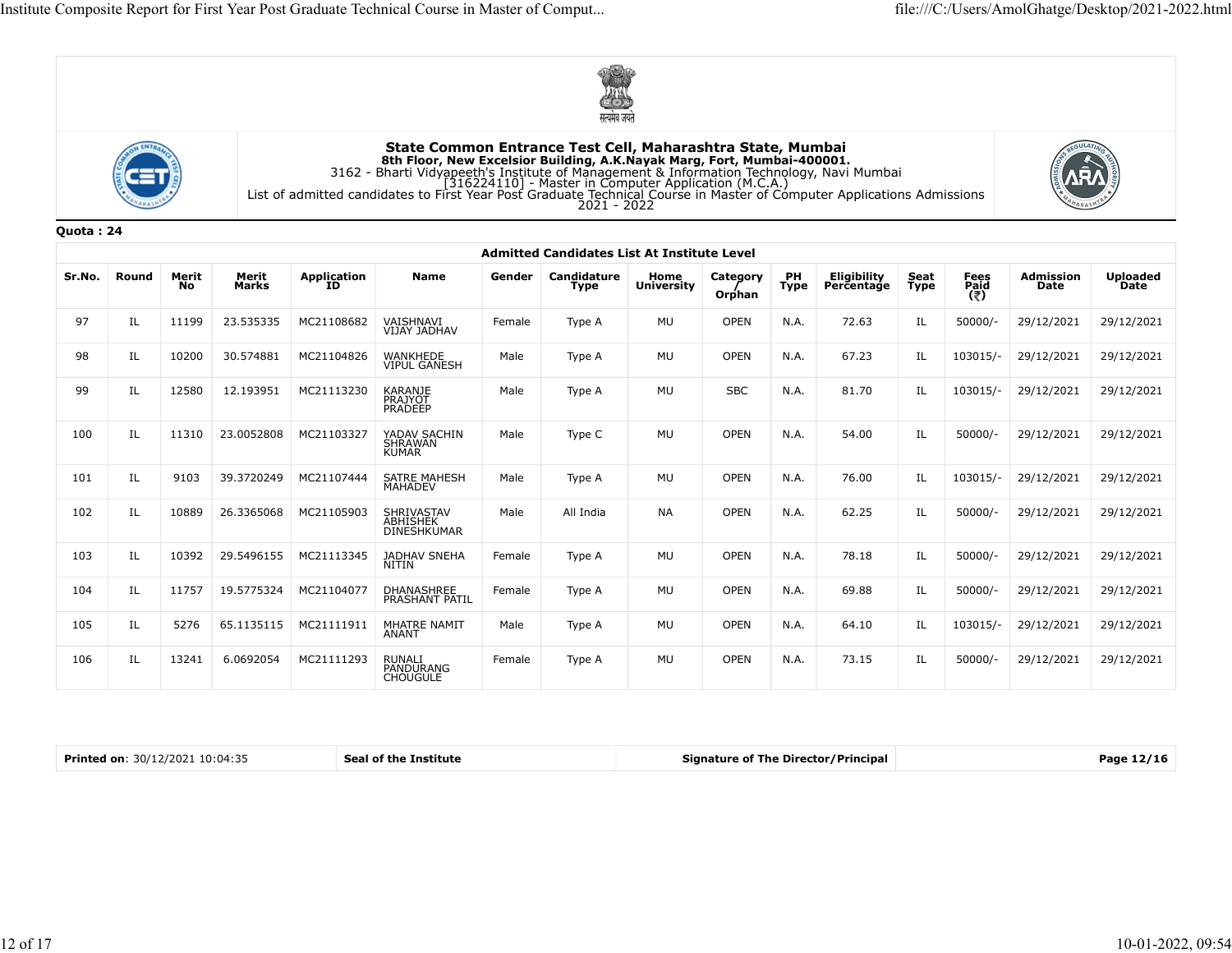





| Quota: 24 |  |  |
|-----------|--|--|
|           |  |  |

|           |       |             |                  |                       |                                                                                                                                                                                                                                                                                                               |        | सत्यमंव जयते                                       |                    |                    |                   |                           |              |                     |                   |                         |
|-----------|-------|-------------|------------------|-----------------------|---------------------------------------------------------------------------------------------------------------------------------------------------------------------------------------------------------------------------------------------------------------------------------------------------------------|--------|----------------------------------------------------|--------------------|--------------------|-------------------|---------------------------|--------------|---------------------|-------------------|-------------------------|
|           |       |             |                  |                       | State Common Entrance Test Cell, Maharashtra State, Mumbai<br><b>Excelsior Building, A.K.Nayak Marg, Fort, Mumbai-400001.</b><br>3162 - Bharti Vidyapeeth's Institute of Management & Information Technology, Navi Mumbai<br>[316224110] - Master in Computer Application (M.C.A.)<br>2021 - 2022<br>2021 - 2 |        |                                                    |                    |                    |                   |                           |              |                     |                   |                         |
| Quota: 24 |       |             |                  |                       |                                                                                                                                                                                                                                                                                                               |        | <b>Admitted Candidates List At Institute Level</b> |                    |                    |                   |                           |              |                     |                   |                         |
| Sr.No.    | Round | Merit<br>No | Merit<br>Marks   | Application<br>ID     | Name                                                                                                                                                                                                                                                                                                          | Gender | Candidature<br>Type                                | Home<br>University | Category<br>Orphan | PH<br><b>Type</b> | Eligibility<br>Percentage | Seat<br>Type | Fees<br>Paid<br>(₹) | Admission<br>Date | <b>Uploaded</b><br>Date |
| 107       | IL    | 10811       | 26.3365068       | MC21103838            | SAWANT<br>ATHARVA<br>SANDESH                                                                                                                                                                                                                                                                                  | Male   | Type A                                             | MU                 | <b>OPEN</b>        | N.A.              | 55.00                     | IL           | 103015/-            | 29/12/2021        | 29/12/2021              |
| 108       | IL    | 8582        | 42.8048334       | MC21103687            | VIDUL<br>SURENDRA<br>MANE                                                                                                                                                                                                                                                                                     | Male   | Type A                                             | MU                 | <b>OPEN</b>        | N.A.              | 60.55                     | IL           | 103015/-            | 29/12/2021        | 29/12/2021              |
| 109       | IL    | 12524       | 12.4771146       | MC21107252            | ABHIJIT VILAS<br>PAWAR                                                                                                                                                                                                                                                                                        | Male   | Type A                                             | MU                 | SC                 | N.A.              | 76.50                     | IL           | $50000/-$           | 27/12/2021        | 27/12/2021              |
| 110       | IL    | 11217       | 23.535335        | MC21106817            | HAJARE<br>SHRADDHA<br>VIJAY SINGH                                                                                                                                                                                                                                                                             | Female | Type A                                             | MU                 | <b>OPEN</b>        | N.A.              | 73.12                     | IL           | 103015/-            | 28/12/2021        | 29/12/2021              |
| 111       | IL    | 11131       | 23.8982237       | MC21114222            | PAWAR PUJA<br>RAJARAM                                                                                                                                                                                                                                                                                         | Female | Type A                                             | MU                 | <b>OPEN</b>        | N.A.              | 71.00                     | IL           | 85000/-             | 28/12/2021        | 28/12/2021              |
| 112       | IL    | 10251       | 30.574881        | MC21105955            | MATEKAR<br>TUSHAR<br>HANAMANT                                                                                                                                                                                                                                                                                 | Male   | Type A                                             | MU                 | <b>OPEN</b>        | N.A.              | 58.90                     | IL           | 103015/-            | 28/12/2021        | 28/12/2021              |
| 113       | IL    | 12044       |                  | 16.6970715 MC21101207 | SAJIN<br>SALIMKUMAR<br>NV                                                                                                                                                                                                                                                                                     | Male   | Type A                                             | MU                 | OPEN               | N.A.              | 76.80                     | IL           | 103015/-            | 28/12/2021        | 28/12/2021              |
| 114       | IL    |             | 12491 13.0292847 | MC21109183            | BOYWARE VIJAY<br>LAXMAN                                                                                                                                                                                                                                                                                       | Male   | Type A                                             | MU                 | $\sf SC$           | N.A.              | 79.72                     | IL           | 50000/-             | 28/12/2021        | 28/12/2021              |
| 115       | IL    | 10384       | 29.5496155       | MC21100021            | ANUJ ARVIND<br>MHATRE                                                                                                                                                                                                                                                                                         | Male   | Type A                                             | MU                 | OBC                | N.A.              | 66.97                     | IL           | 50000/-             | 28/12/2021        | 28/12/2021              |
| 116       | IL    | 7006        | 53.8996705       | MC21100427            | SARTHAK VIJAY<br>MANE                                                                                                                                                                                                                                                                                         | Male   | Type A                                             | MU                 | OPEN               | N.A.              | 68.69                     | IL           | 50000/-             | 28/12/2021        | 28/12/2021              |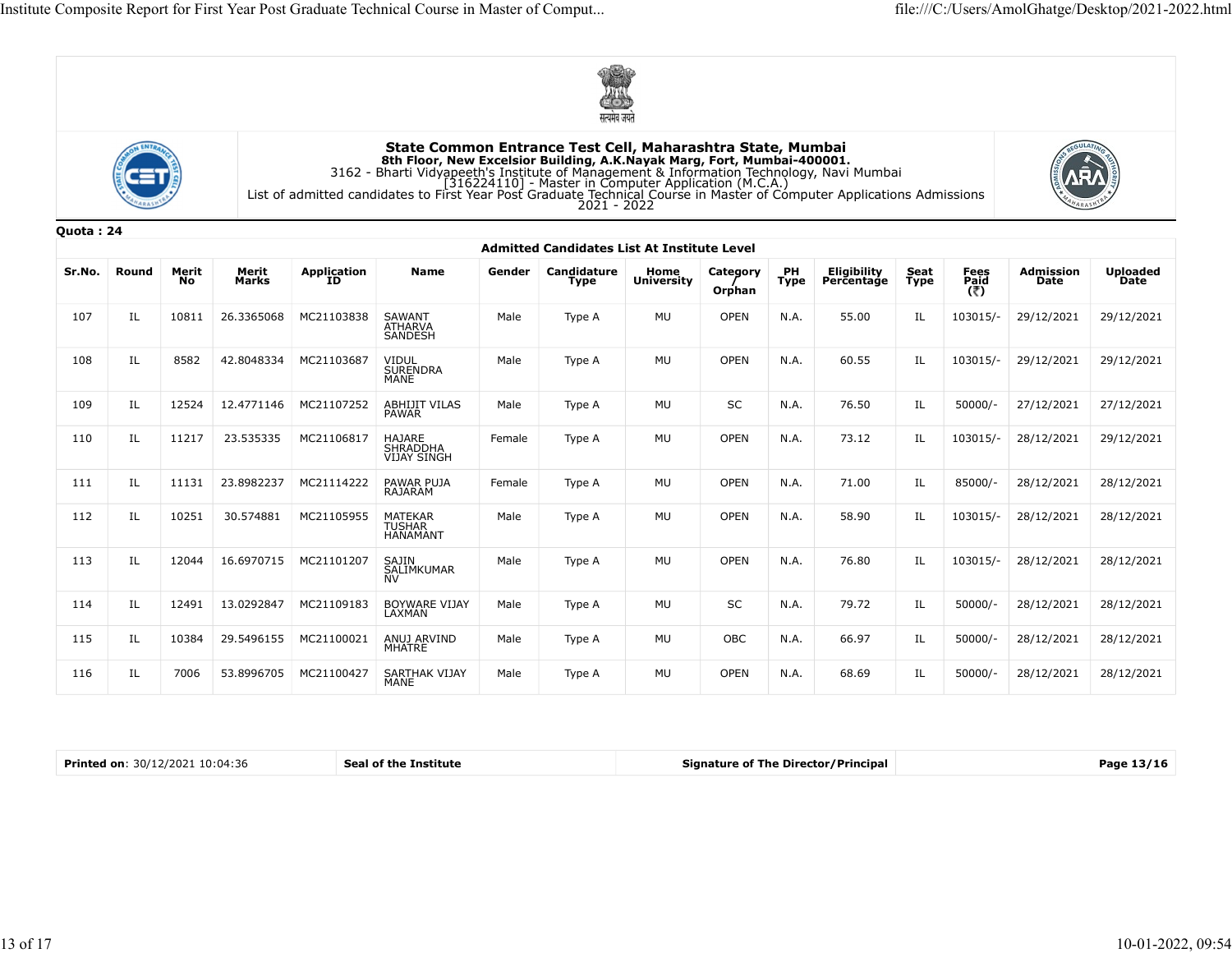





| Quota: 24 |  |
|-----------|--|
|-----------|--|

|           |                            |             |                |                   | Composite Report for First Year Post Graduate Technical Course in Master of Comput                                                                                                                                                                                                                                  |        |                                                            |                    |                    |                   |                                            |              |                     | file:///C:/Users/AmolGhatge/Desktop/2021-2022.html |                          |
|-----------|----------------------------|-------------|----------------|-------------------|---------------------------------------------------------------------------------------------------------------------------------------------------------------------------------------------------------------------------------------------------------------------------------------------------------------------|--------|------------------------------------------------------------|--------------------|--------------------|-------------------|--------------------------------------------|--------------|---------------------|----------------------------------------------------|--------------------------|
|           |                            |             |                |                   |                                                                                                                                                                                                                                                                                                                     |        |                                                            |                    |                    |                   |                                            |              |                     |                                                    |                          |
|           |                            |             |                |                   | 8th Floor, New Excelsior Building, A.K.Nayak Marg, Fort, Mumbai-400001.<br>3162 - Bharti Vidyapeeth's Institute of Management & Information Technology, Navi Mumbai<br>[316224110] - Master in Computer Application (M.C.A.)<br>[316224110] - Master in Computer Application (M.C.A.)<br>2021 - 2022<br>2021 - 2022 |        | State Common Entrance Test Cell, Maharashtra State, Mumbai |                    |                    |                   |                                            |              |                     |                                                    |                          |
| Quota: 24 |                            |             |                |                   |                                                                                                                                                                                                                                                                                                                     |        | <b>Admitted Candidates List At Institute Level</b>         |                    |                    |                   |                                            |              |                     |                                                    |                          |
| Sr.No.    | Round                      | Merit<br>No | Merit<br>Marks | Application<br>ID | <b>Name</b>                                                                                                                                                                                                                                                                                                         | Gender | Candidature<br>Type                                        | Home<br>University | Category<br>Orphan | PH<br><b>Type</b> | Eligibility<br>Percentage                  | Seat<br>Type | Fees<br>Paid<br>(き) | <b>Admission</b><br>Date                           | <b>Uploaded<br/>Date</b> |
| 117       | $\mathop{\rm IL}\nolimits$ | 12354       | 13.9143171     | MC21104897        | TRIVEDI<br>HARSHIT<br>NARENDRA                                                                                                                                                                                                                                                                                      | Male   | Type A                                                     | MU                 | OPEN               | N.A.              | 63.92                                      | IL           | 103015/-            | 28/12/2021                                         | 28/12/2021               |
| 118       | IL                         | 12128       | 16.257781      | MC21103745        | NALAWADE<br>SAGAR<br>NANDKUMAR                                                                                                                                                                                                                                                                                      | Male   | Type A                                                     | MU                 | <b>OPEN</b>        | N.A.              | 74.68                                      | IL           | 103015/-            | 28/12/2021                                         | 28/12/2021               |
| 119       | IL                         | 12264       | 15.5254486     | MC21108211        | CHIMMALGI<br>CHANDRAPPA<br>SOMAPPA                                                                                                                                                                                                                                                                                  | Male   | Type A                                                     | MU                 | <b>OPEN</b>        | N.A.              | 74.33                                      | IL           | $50000/-$           | 28/12/2021                                         | 28/12/2021               |
| 120       | IL                         | 7565        | 49.6399424     | MC21103297        | BANKAR<br>SWARANJALI<br>SANJAY                                                                                                                                                                                                                                                                                      | Female | Type A                                                     | SVJU               | <b>OPEN</b>        | N.A.              | 71.40                                      | IL           | $50000/-$           | 27/12/2021                                         | 27/12/2021               |
|           |                            |             |                |                   |                                                                                                                                                                                                                                                                                                                     |        |                                                            |                    |                    |                   |                                            |              |                     |                                                    |                          |
|           |                            |             |                |                   | Seal of the Institute                                                                                                                                                                                                                                                                                               |        |                                                            |                    |                    |                   | <b>Signature of The Director/Principal</b> |              |                     |                                                    | Page 14/16               |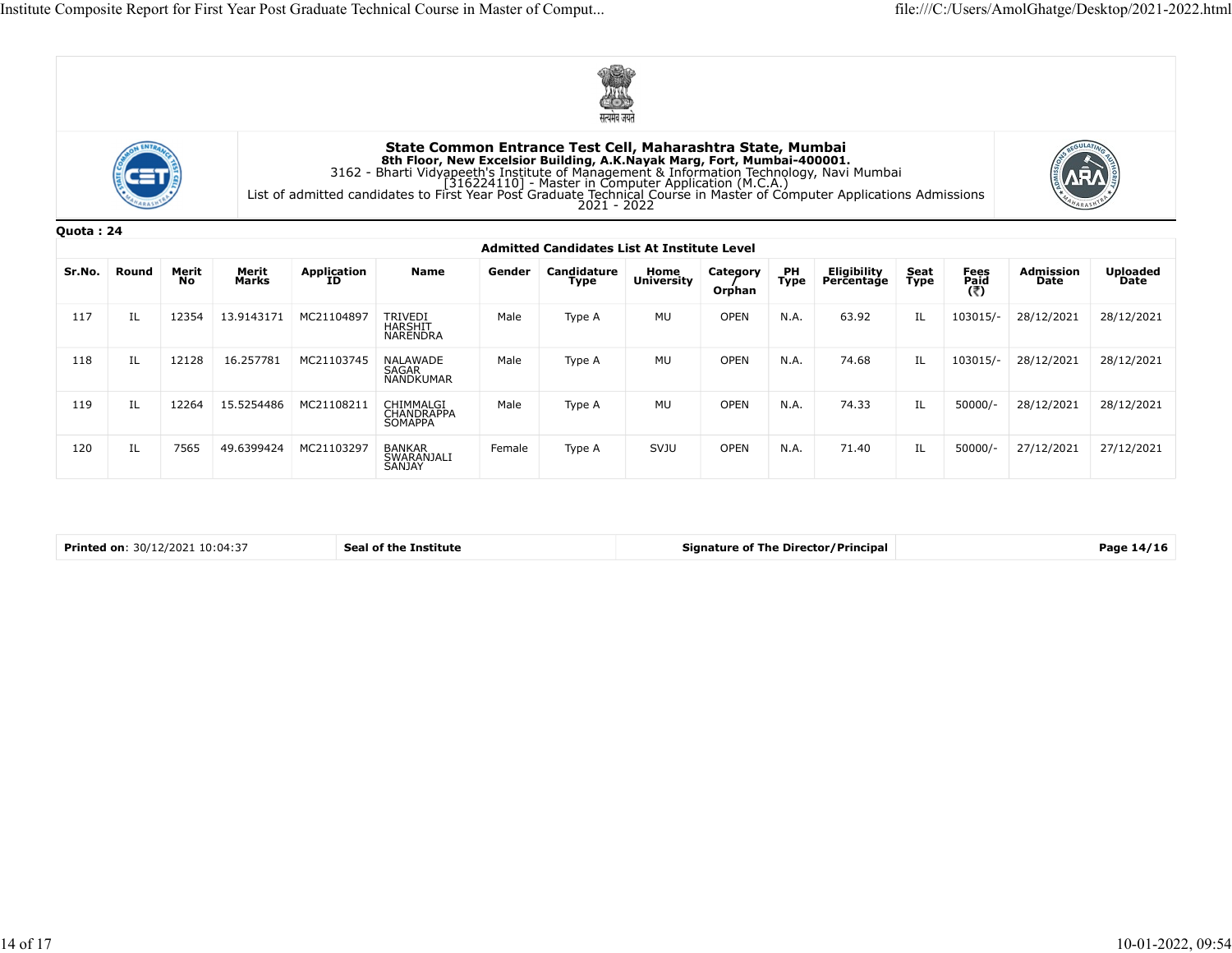





|           |            |             |                |                       |                                                                                                                                                                                                                                                                                                                                                                               |        | सत्यमंव जयतं                                                              |                    |                       |            |                           |              |              |                   |                         |
|-----------|------------|-------------|----------------|-----------------------|-------------------------------------------------------------------------------------------------------------------------------------------------------------------------------------------------------------------------------------------------------------------------------------------------------------------------------------------------------------------------------|--------|---------------------------------------------------------------------------|--------------------|-----------------------|------------|---------------------------|--------------|--------------|-------------------|-------------------------|
|           |            |             |                |                       | State Common Entrance Test Cell, Maharashtra State, Mumbai<br>8th Floor, New Excelsior Building, A.K.Nayak Marg, Fort, Mumbai-400001.<br>3162 - Bharti Vidyapeeth's Institute of Management & Information Technology, Navi Mumbai<br>[316224110] - Master in Computer Application (M.C.A.)<br>List of admitted candidates to First Year Post Graduate Technical Course in Mas |        | 2021 - 2022                                                               |                    |                       |            |                           |              |              |                   |                         |
| Quota: 12 |            |             |                |                       |                                                                                                                                                                                                                                                                                                                                                                               |        |                                                                           |                    |                       |            |                           |              |              |                   |                         |
| Sr.No.    | Round      | Merit<br>No | Merit<br>Marks | Application<br>ID     | Name                                                                                                                                                                                                                                                                                                                                                                          | Gender | <b>Admitted Candidates List In CAP (EWS) Seats</b><br>Candidature<br>Type | Home<br>University | Category              | PH<br>Type | Eligibility<br>Percentage | Seat<br>Type | Fees<br>Paid | Admission<br>Date | <b>Uploaded</b><br>Date |
|           |            |             |                |                       |                                                                                                                                                                                                                                                                                                                                                                               |        |                                                                           |                    | Orphan<br><b>OPEN</b> |            |                           |              | (₹)          |                   |                         |
|           | Round      | 1123        | 90.3120499     | MC21106354            | CHANDGUDE<br>SHUBHAM<br>SANJAY                                                                                                                                                                                                                                                                                                                                                | Male   | Type A                                                                    | MU                 |                       | N.A.       | 63.75                     | EWS          | 30000/-      | 06/12/2021        | 06/12/2021              |
| -2        | Round      | 1365        | 88.3917427     | MC21109513            | SHINDE SIDDHI<br>PANDURANG                                                                                                                                                                                                                                                                                                                                                    | Female | Type A                                                                    | MU                 | OPEN                  | N.A.       | 90.00                     | EWS          | 59966/-      | 04/12/2021        | 04/12/2021              |
| 3         | Round      | 1598        | 86.6257781     | MC21104653            | TARDEKAR<br>DEEPALI<br><b>DASHARTH</b>                                                                                                                                                                                                                                                                                                                                        | Female | Type B                                                                    | MU                 | OPEN                  | N.A.       | 82.93                     | EWS          | $50000/-$    | 06/12/2021        | 06/12/2021              |
|           | Round      | 2038        | 83.8154522     | MC21111064            | DAREKAR KUNAL<br>JAYANTA                                                                                                                                                                                                                                                                                                                                                      | Male   | Type A                                                                    | MU                 | <b>OPEN</b>           | N.A.       | 57.86                     | EWS          | 59966/-      | 04/12/2021        | 04/12/2021              |
| -5        | Round      | 2282        | 82.1127792     | MC21101136            | SAHIL MANOJ<br>PATOLE                                                                                                                                                                                                                                                                                                                                                         | Male   | Type B                                                                    | MU                 | <b>OPEN</b>           | N.A.       | 69.90                     | EWS          | 59966/-      | 05/12/2021        | 05/12/2021              |
| -6        | Round      | 1854        | 85.325888      | MC21108631            | <b>VINAYAK SUNIL</b><br>MANE                                                                                                                                                                                                                                                                                                                                                  | Male   | Type A                                                                    | MU                 | <b>OPEN</b>           | N.A.       | 72.62                     | EWS          | 59966/-      | 17/12/2021        | 17/12/2021              |
| 7         | Round<br>  | 2149        |                | 82.7172348 MC21115482 | SHINDE PAYAL<br>BHALCHANDRA                                                                                                                                                                                                                                                                                                                                                   | Female | Type A                                                                    | MU                 | <b>OPEN</b>           | N.A.       | 65.52                     | EWS          | 30000/-      | 20/12/2021        | 20/12/2021              |
| 8         | Round      | 2467        |                | 81.1149762 MC21106707 | OMKAR<br>MAHENDRA<br>MUSALE                                                                                                                                                                                                                                                                                                                                                   | Male   | Type A                                                                    | MU                 | OPEN                  | N.A.       | 62.60                     | EWS          | 59966/-      | 20/12/2021        | 20/12/2021              |
| 9         | Round<br>п | 2888        | 77.8396543     | MC21112250            | MANOJ<br>SHIVANAND<br>MANGRULE                                                                                                                                                                                                                                                                                                                                                | Male   | Type A                                                                    | MU                 | OPEN                  | N.A.       | 82.50                     | EWS          | 59966/-      | 17/12/2021        | 17/12/2021              |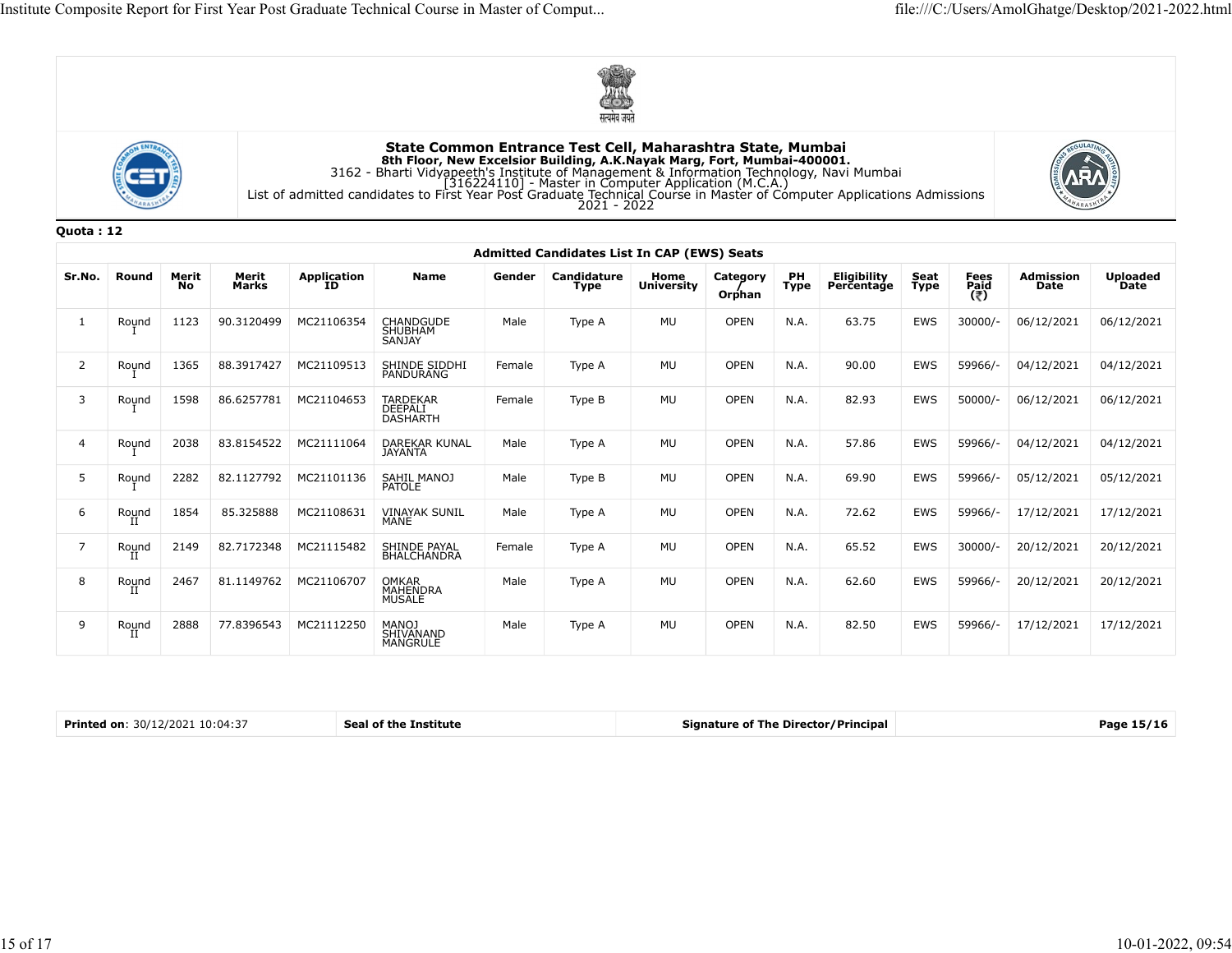





|        |       |             |                |                   |                                                                                                                                                                                                                                                                                                           |        | पत्यमव जयत                                   |                           |                    |               |                           |              |                     |                   |                         |
|--------|-------|-------------|----------------|-------------------|-----------------------------------------------------------------------------------------------------------------------------------------------------------------------------------------------------------------------------------------------------------------------------------------------------------|--------|----------------------------------------------|---------------------------|--------------------|---------------|---------------------------|--------------|---------------------|-------------------|-------------------------|
|        |       |             |                |                   | State Common Entrance Test Cell, Maharashtra State, Mumbai<br><b>Sth Floor, New Excelsior Building, A.K.Nayak Marg, Fort, Mumbai-400001.</b><br>3162 - Bharti Vidyapeeth's Institute of Management & Information Technology, Navi Mumbai<br>[316224110] - Master in Computer Application (M.C.A.)<br>List |        |                                              |                           |                    |               |                           |              |                     |                   |                         |
| Quota: |       |             |                |                   |                                                                                                                                                                                                                                                                                                           |        |                                              |                           |                    |               |                           |              |                     |                   |                         |
|        |       |             |                |                   |                                                                                                                                                                                                                                                                                                           |        | Admitted Candidates List In CAP (TFWS) Seats |                           |                    |               |                           |              |                     |                   |                         |
| Sr.No. | Round | Merit<br>No | Merit<br>Marks | Application<br>ID | <b>Name</b>                                                                                                                                                                                                                                                                                               | Gender | Candidature<br>Type                          | Home<br><b>University</b> | Category<br>Orphan | $P$ H<br>Type | Eligibility<br>Perčentaģe | Seat<br>Type | Fees<br>Paid<br>(そ) | Admission<br>Date | <b>Uploaded</b><br>Date |
| 10     | Round | 710         | 93.106097      | MC21105345        | CHAURASIA<br>RANJEET BIJAY                                                                                                                                                                                                                                                                                | Male   | Type A                                       | MU                        | <b>OPEN</b>        | N.A.          | 79.37                     | <b>TFWS</b>  | $7015/-$            | 05/12/2021        | 05/12/2021              |
| 11     | Round | 780         | 92.5851337     | MC21100594        | MOKAL AADESH<br>ANANT                                                                                                                                                                                                                                                                                     | Male   | Type A                                       | MU                        | OBC                | N.A.          | 71.49                     | TFWS         | 7015/-              | 04/12/2021        | 04/12/2021              |
| 12     | Round | 785         | 92.5851337     | MC21114045        | POTTATHUPARAMBIL<br>CALVIN JOB                                                                                                                                                                                                                                                                            | Male   | Type A                                       | MU                        | OPEN               | N.A.          | 64.28                     | <b>TFWS</b>  | 7015/-              | 05/12/2021        | 05/12/2021              |
| 13     | Round | 1011        | 91.019773      | MC21114044        | SYED MOHAMMED<br>ADNAN YUNUS                                                                                                                                                                                                                                                                              | Male   | Type A                                       | MU                        | <b>OPEN</b>        | N.A.          | 64.07                     | <b>TFWS</b>  | 7015/-              | 05/12/2021        | 05/12/2021              |
| 14     | Round | 1071        | 90.5895276     | MC21115376        | LANKE SHUBHAM<br><b>BABAJI</b>                                                                                                                                                                                                                                                                            | Male   | Type A                                       | MU                        | OBC                | N.A.          | 65.74                     | <b>TFWS</b>  | $0/-$               | 19/12/2021        | 19/12/2021              |
|        |       |             | 90.3120499     | MC21108765        | ABHINAV ARVIND                                                                                                                                                                                                                                                                                            | Male   | Type A                                       | MU                        | OPEN               | N.A.          | 62.61                     | <b>TFWS</b>  | 7015/-              | 18/12/2021        | 18/12/2021              |